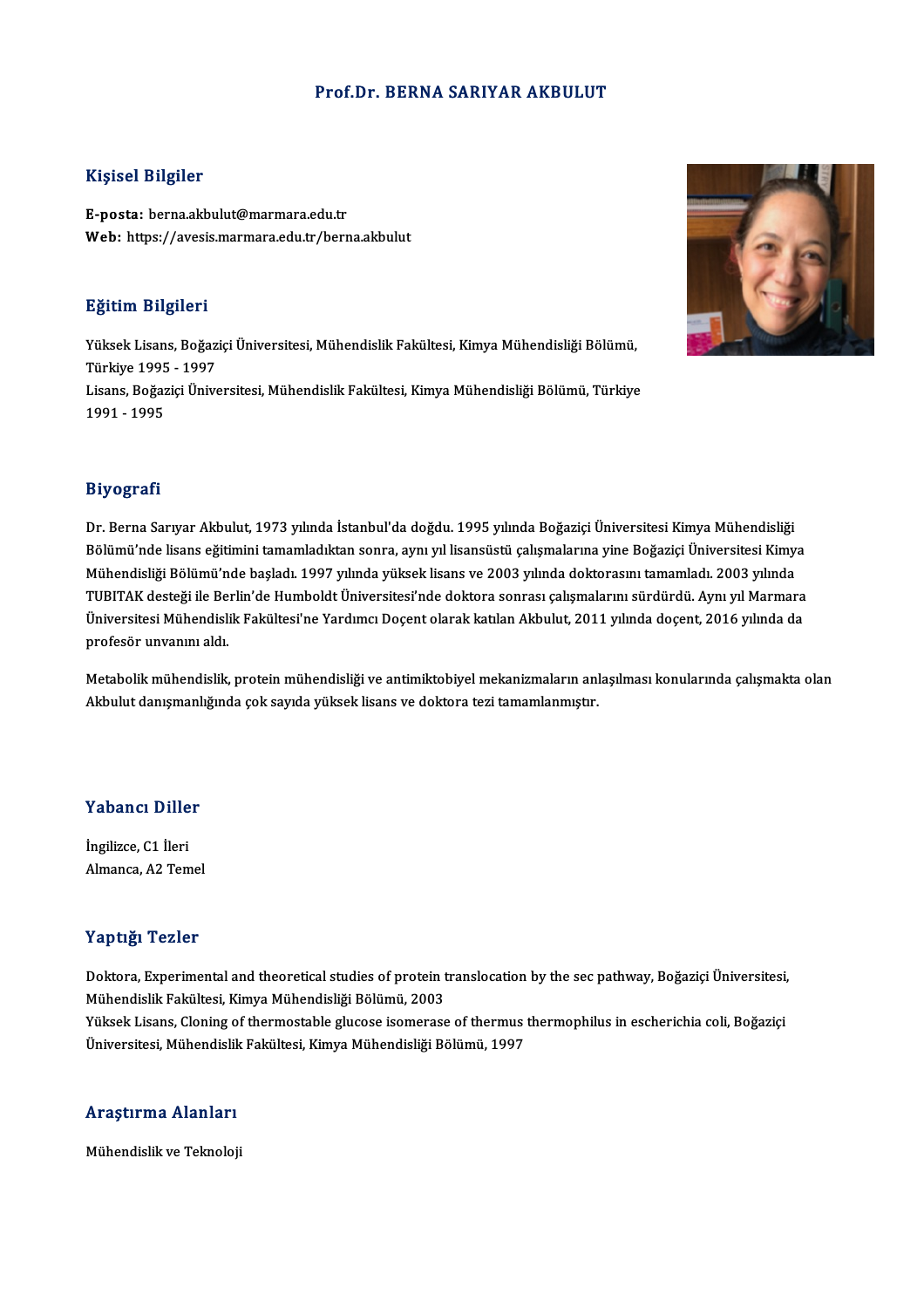### Akademik Unvanlar / Görevler

Prof.Dr., Marmara Üniversitesi, Mühendislik Fakültesi, Biyomühendislik Bölümü, 2003 - Devam Ediyor

### Verdiği Dersler

Verdiği Dersler<br>Biochemistry for Bioengineers I, Lisans, 2019 - 2020<br>Metabolis angineering, Dektore, 2010 - 2020 Metabolic engineering, Doktora, 2019<br>Metabolic engineering, Doktora, 2019 - 2020<br>Piechemistuu for bioongineera II Lisang, 2019 Biochemistry for Bioengineers I, Lisans, 2019 - 2020<br>Metabolic engineering, Doktora, 2019 - 2020<br>Biochemistry for bioengineers II, Lisans, 2018 - 2019<br>Pratain interactions, Vältask Lisans, 2018 - 2019 Metabolic engineering, Doktora, 2019 - 2020<br>Biochemistry for bioengineers II, Lisans, 2018 - 2<br>Protein interactions, Yüksek Lisans, 2018 - 2019 Protein interactions, Yüksek Lisans, 2018 - 2019<br>Yönetilen Tezler

Yö**netilen Tezler**<br>Sarıyar Akbulut B., Çoklu İlaç Dirençliliği Sağlayan Dışa Atım Pompalarının İnhibisyonları Üzerine Hesapsal Çalışma,<br>Yüksek Lisans, D.SENTÜRK(Öğrensi), 2019 Yüksek<br>Sarıyar Akbulut B., Çoklu İlaç Dirençliliği Sağ<br>Yüksek Lisans, D.ŞENTÜRK(Öğrenci), 2019<br>SARIYAR AKRULUT P., Evaluation of thumal Sarıyar Akbulut B., Çoklu İlaç Dirençliliği Sağlayan Dışa Atım Pompalarının İnhibisyonları Üzerine Hesapsal Çalışma,<br>Yüksek Lisans, D.ŞENTÜRK(Öğrenci), 2019<br>SARIYAR AKBULUT B., Evaluation of thymol and carvacrol as efflux

Yüksek Lisans, D.ŞENTÜRK(Öğ<br>SARIYAR AKBULUT B., Evaluati<br>Lisans, C.Selin(Öğrenci), 2019<br>SARIYAR AKRIJI UT B., ÖZREK SARIYAR AKBULUT B., Evaluation of thymol and carvacrol as efflux pumps inhibitors in staphylococcus aureus, Yül<br>Lisans, C.Selin(Öğrenci), 2019<br>SARIYAR AKBULUT B., ÖZBEK SARICA P., Computational study on the inhibition mult

Lisans, C.Selin(Öğrenci), 2019<br>SARIYAR AKBULUT B., ÖZBEK SARICA P., Computational study on the inhibition multidrug resistance efflux pumps,<br>Yüksek Lisans, D.Şentürk(Öğrenci), 2019 SARIYAR AKBULUT B., ÖZBEK SARICA P., Computational study on the inhibition multidrug resistance efflux pum<br>Yüksek Lisans, D.Şentürk(Öğrenci), 2019<br>Sarıyar Akbulut B., Biotransformation studies with Curvularia lunata, Yükse

Yüksek Lisans, D.Şentürk(Öğrenci), 2019<br>Sarıyar Akbulut B., Biotransformation studies with Curvularia lunata, Yüksek Lisans, D.YILMAZ(Öğrenci), 2019<br>Sarıyar Akbulut B., Investigation of aporphine alkaloids for their antimi Sariya<br>Sariya<br>2018 Sarıyar Akbulut B., Investigation of aporphine alkaloids for their antimicrobial activities, Doktora, F.GİZEM(Öğrenci),<br>2018<br>Sarıyar Akbulut B., Understanding alkaliphilic adaptation of Bacillus marmarensis sp. nov. using

Sarıyar Akbulut B., Understanding alkaliphilic adaptation of Bacillus marmarensis sp. nov. using omic tools, Yüksek Sarıyar Akbulut B., Understanding alkaliphilic adaptation of Bacillus marmarensis sp. nov. using omic tools, Yi<br>Lisans, F.ECE(Öğrenci), 2017<br>SARIYAR AKBULUT B., Drug design against antimicrobial resistance, Yüksek Lisans,

Lisans, F.ECE(Öğrenci), 2017<br>SARIYAR AKBULUT B., Drug design against antimicrobial resistance, Yüksek Lisans, K.BETÜL(Öğrenci), 201<br>SARIYAR AKBULUT B., Bacterial uptake of antimicrobial peptides, Yüksek Lisans, D.IRVALI(Öğ Sarıyar Akbulut B., MERTOĞLU B., Transcriptional changes in Escherichia coli upon treatment with (-)-roemerine, Yüksek<br>Lisans, D.AYYILDIZ(Öğrenci), 2016 SARIYAR AKBULUT B., Bacterial uptake of antimicrobial peptides, Yüksek Lisans, D.IRVALI(Öğrenci), 2016

Sarıyar Akbulut B., MERTOĞLU B., Transcriptional changes in Escherichia coli upon treatment with (-)-roemerine, Yük<br>Lisans, D.AYYILDIZ(Öğrenci), 2016<br>Sarıyar Akbulut B., Understanding the response of bacteria to plant orig Lisans, D.AYYILDIZ(Öğrenci), 2016<br>Sarıyar Akbulut B., Understanding the response of bacteria to plan<br>biosystem engineering tools, Doktora, N.BÜDEYRİ(Öğrenci), 2015<br>Sarurar Akbulut B., Investisation of bionnesses enerationa Sarıyar Akbulut B., Understanding the response of bacteria to plant origin antimicrobial alkaloid (-)-roemerine using<br>biosystem engineering tools, Doktora, N.BÜDEYRİ(Öğrenci), 2015<br>Sarıyar Akbulut B., Investigation of biop

biosystem engineering tools, Doktora, N.BÜDEYRİ(Öğrenci), 2015<br>Sarıyar Akbulut B., Investigation of bioprocess operational paramety<br>by Halomonas sp. AAD12, Yüksek Lisans, B.AYAN(Öğrenci), 2013<br>Sarvar Althulut B. SAYAR N.A. Sarıyar Akbulut B., Investigation of bioprocess operational parameters for phenol removal from wastewater discharges<br>by Halomonas sp. AAD12, Yüksek Lisans, B.AYAN(Öğrenci), 2013<br>Sarıyar Akbulut B., SAYAR N. A. , Effect of

by Halomonas sp. AAD12, Yüksek Lisans, B.AYAN(Öğrenci), 2013<br>Sarıyar Akbulut B., SAYAR N. A. , Effect of temperature on osmolyte regulation strategy using engineering tools, Yüksek<br>Lisans, H.MANGAOĞLU(Öğrenci), 2013 Sarıyar Akbulut B., SAYAR N. A. , Effect of temperature on osmolyte regulation strategy using engineering t<br>Lisans, H.MANGAOĞLU(Öğrenci), 2013<br>SARIYAR AKBULUT B., Beta-lactamase ligand recognition, Yüksek Lisans, D.MENEKŞE

Sarıyar Akbulut B., Evaluation of the antimicrobial activity of berberine, Yüksek Lisans, K.KARAOSMANOĞLU(Öğrenci),<br>2012 SARIY<br>Sarıya<br>2012<br>SARIY Sarıyar Akbulut B., Evaluation of the antimicrobial activity of berberine, Yüksek Lisans, K.KARAOSMANOĞL<br>2012<br>SARIYAR AKBULUT B., Understanding the membrane penetration of antimicrobial peptides, Yüksek Lisans,<br>B.ALAYREVOĞ

2012<br>SARIYAR AKBULUT B., Understand<br>B.ALAYBEYOĞLU(Öğrenci), 2012<br>SARIYAR AKBULUT B., Effect of sü SARIYAR AKBULUT B., Understanding the membrane penetration of antimicrobial peptides, Yüksek Lisans,<br>B.ALAYBEYOĞLU(Öğrenci), 2012<br>SARIYAR AKBULUT B., Effect of simultaneous beta-lactamase inhibitor protein expression on ce

B.ALAYBEYOĞLU(Öğrenci), 2012<br>SARIYAR AKBULUT B., Effect of simultaneous be<br>activity, Yüksek Lisans, K.SİMAY(Öğrenci), 2012<br>Saruar, Althulut B., Investigation of nonetration c SARIYAR AKBULUT B., Effect of simultaneous beta-lactamase inhibitor protein expression on cellular beta-lactivity, Yüksek Lisans, K.SİMAY(Öğrenci), 2012<br>Sarıyar Akbulut B., Investigation of penetration of inhibitor into ce

activity, Yüksek Lisans, K.SİMAY(Öğrenci), 2012<br>Sarıyar Akbulut B., Investigation of penetration of inhibitor into cells and their interactions with intracellular<br>proteins/metabolites, Yüksek Lisans, G.BULDUM(Öğrenci), 201 Sarıyar Akbulut B., Investigation of penetration of inhibitor into cells and their interactions with intracellular<br>proteins/metabolites, Yüksek Lisans, G.BULDUM(Öğrenci), 2011<br>SARIYAR AKBULUT B., Beta-lactamase binding to

proteins/metabolites, Yüksek Lisans, G.BULDUM(Öğrenci), 2011<br>SARIYAR AKBULUT B., Beta-lactamase binding to BLIP and BLIP based peptides, Yüksek Lisans, A.DOĞAN(Öğrenci), 201<br>Sarıyar Akbulut B., Microbial adaptation to stre SARIYAR AKBULUT B., Beta-lactamase b<br>Sarıyar Akbulut B., Microbial adaptation<br>Yüksek Lisans, G.YILAN(Öğrenci), 2011<br>SARIYAR AKBULUT B. Investigation of il Sarıyar Akbulut B., Microbial adaptation to stress conditions using an integrative modelling and experimental approach,<br>Yüksek Lisans, G.YILAN(Öğrenci), 2011

Lisans, A.EZGİ(Öğrenci), 2010<br>SARIYAR AKBULUT B., TEM-1 ß-lactamase activity in the presence of BLIP in cellular environments, Yüksek Lisans, SARIYAR AKBULUT B., Investigation of in-vivo inhibition of ßeta-lactamase by ßeta-lactamase inhibitor protein, Yüksek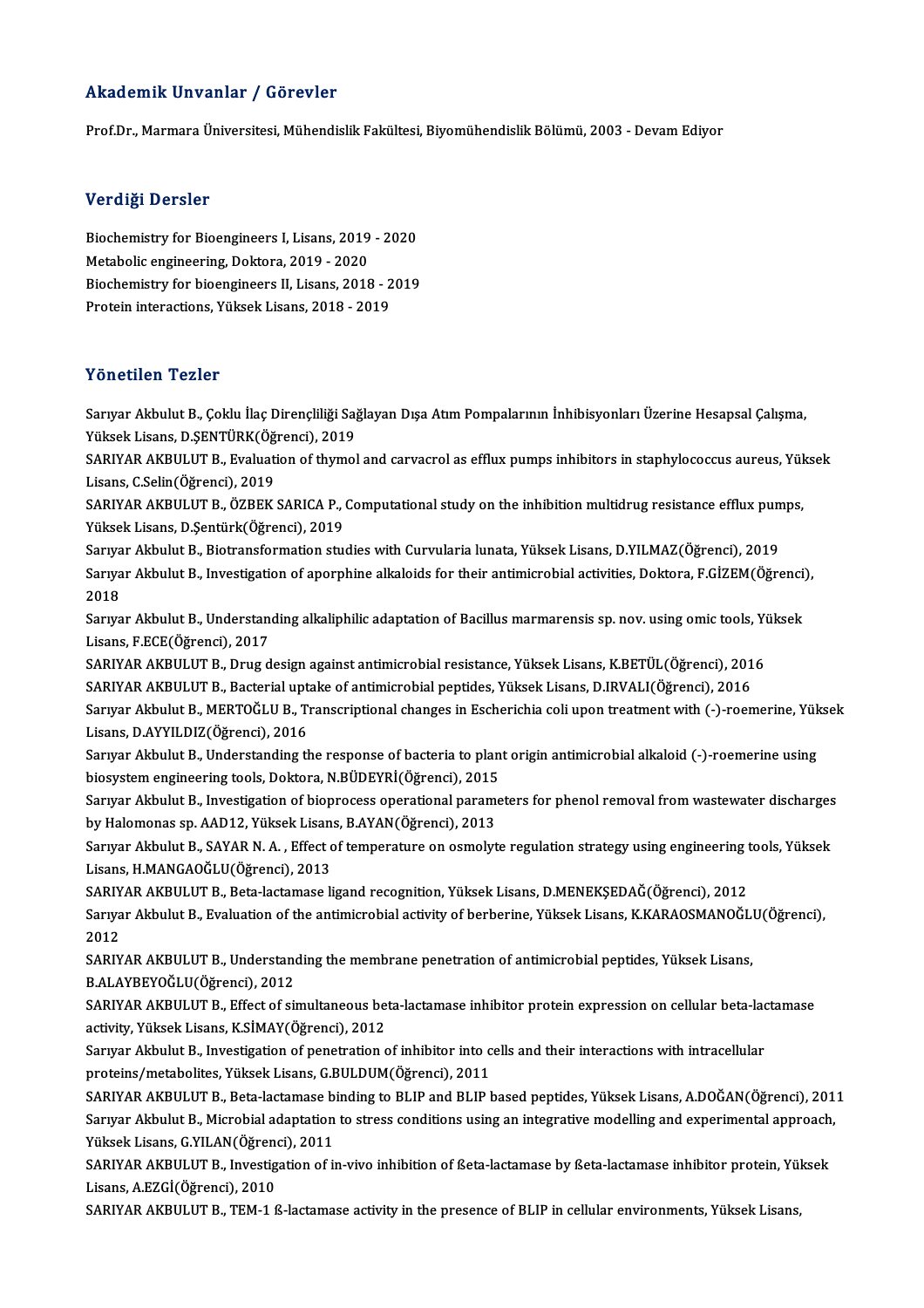C.CEYLAN(Öğrenci), 2010<br>C.CEYLAN(Öğrenci), 2010<br>SARIYAR AKRIH UT B. Alt

SARIYAR AKBULUT B., Akbulut B., Investigation of pertide inhibitor binding to ß-Lactamamase, Yüksek Lisans,<br>N.Büdeyri(Öğrenci), 2009 C.CEYLAN(Öğrenci), 2010<br>SARIYAR AKBULUT B., Akb<br>N.Büdeyri(Öğrenci), 2009<br>Sanyan Alshulut B. Javastia

Sarıyar Akbulut B., Investigation of peptide inhibitor binding to ß-lactamase, Yüksek Lisans, N.BÜDEYRİ(Öğrenci), 2009

### SCI, SSCI ve AHCI İndekslerine Giren Dergilerde Yayınlanan Makaleler

CI, SSCI ve AHCI İndekslerine Giren Dergilerde Yayınlanan Makaleler<br>I. Curcumin Displays Enhanced Solubility and Antibacterial Activities When Complexed with the Cell<br>Renetrating Pentide pVEC Curcumin Displays Enhance<br>Penetrating Peptide pVEC<br>Penetrating Peptide pVEC Curcumin Displays Enhanced Solubility and Antil<br>Penetrating Peptide pVEC<br>Koleoglu E., Acar T., DERMAN S., SARIYAR AKBULUT B.<br>INTERNATIONAL JOURNAL OF REPTIDE RESEARCH AN

Penetrating Peptide pVEC<br>Koleoglu E., Acar T., DERMAN S., SARIYAR AKBULUT B.<br>INTERNATIONAL JOURNAL OF PEPTIDE RESEARCH AND THERAPEUTICS, cilt.28, sa.4, 2022 (SCI İndekslerine Giren

- Koleog<br>INTERI<br>Dergi)<br>Caruse INTERNATIONAL JOURNAL OF PEPTIDE RESEARCH AND THERAPEUTICS, cilt.28, sa.4, 202<br>Dergi)<br>II. Carvacrol Enhances the Antimicrobial Potency of Berberine in Bacillus subtilis<br>Ates B. Algou C. S. Avgi E. C. SAVAR N. A. HIGOR K.
- Dergi)<br>Carvacrol Enhances the Antimicrobial Potency of Berberine in Bacillus subtilis<br>Atas B., Aksoy C. S. , Avci F. G. , SAYAR N. A. , Ulgen K., ÖZKIRIMLI ÖLMEZ E., SARIYAR AKBULUT B.<br>CURRENT MICROBIOLOGY, cilt.79, sa.5, Carvacrol Enhances the Antimicrobial Potency of Berberine in Baci<br>Atas B., Aksoy C. S. , Avci F. G. , SAYAR N. A. , Ulgen K., ÖZKIRIMLI ÖLMEZ E., S<br>CURRENT MICROBIOLOGY, cilt.79, sa.5, 2022 (SCI İndekslerine Giren Dergi)<br>T Atas B., Aksoy C. S., Avci F. G., SAYAR N. A., Ulgen K., ÖZKIRIMLI ÖLMEZ E., SARIYAR<br>CURRENT MICROBIOLOGY, cilt.79, sa.5, 2022 (SCI İndekslerine Giren Dergi)<br>III. Tyrosinase-based production of L-DOPA by Corynebacterium gl
- CURRENT MICROBIOLOGY, cilt.79, sa.5, 2022 (SCI Inc<br>Tyrosinase-based production of L-DOPA by Co<br>Kurpejovic E., Wendisch V. F. , SARIYAR AKBULUT B.<br>APPLIED MICROBIOLOGY AND BIOTECHNOLOGY sil APPLIED MICROBIOLOGY AND BIOTECHNOLOGY, cilt.105, sa.24, ss.9103-9111, 2021 (SCI İndekslerine Giren<br>Dergi) Kurpejovic E., Wendisch V. F., SARIYAR AKBULUT B.
- IV. Live Cell Imaging of Peptide Uptake Using a Microfluidic Platform Yuce M., ÖZKIRIMLI ÖLMEZ E., SARIYAR AKBULUT B., Ulgen K. Live Cell Imaging of Peptide Uptake Using a Microfluidic Platform<br>Yuce M., ÖZKIRIMLI ÖLMEZ E., SARIYAR AKBULUT B., Ulgen K.<br>INTERNATIONAL JOURNAL OF PEPTIDE RESEARCH AND THERAPEUTICS, cilt.27, ss.2003-2013, 2021 (SCI<br>Indek Yuce M., ÖZKIRIMLI ÖLME<br>INTERNATIONAL JOURNA<br>İndekslerine Giren Dergi)<br>Identification of noval INTERNATIONAL JOURNAL OF PEPTIDE RESEARCH AND THERAPEUTIC<br>
Indekslerine Giren Dergi)<br>
V. Identification of novel inhibitors of the ABC transporter BmrA<br>
Sergine v. O. Senturk D. Altinistic K. Avgi E. Erlan B. Temešiš T. O
- İndekslerine Giren Dergi)<br>Identification of novel inhibitors of the ABC transporter BmrA<br>Serçinoğlu O., Senturk D., Altinisik K., Avci F., Frlan R., Tomašič T., Ozbek P., Orelle C., Jault J., Sariyar A<br>RIOORCANIC CHEMISTRY Identification of novel inhibitors of the ABC transporter BmrA<br>Serçinoğlu O., Senturk D., Altinisik K., Avci F., Frlan R., Tomašič T., Ozbek<br>BIOORGANIC CHEMISTRY, cilt.105, 2020 (SCI İndekslerine Giren Dergi)<br>Petentisting Serçinoğlu O., Senturk D., Altinisik K., Avci F., Frlan R., Tomašič T., Ozbek P., Orelle C., Jault J., Sariyar A.<br>BIOORGANIC CHEMISTRY, cilt.105, 2020 (SCI İndekslerine Giren Dergi)<br>VI. Potentiating the activity of berberi
- BIOORGANIC CHEMISTRY, cilt.105, 2020 (SCI İndekslerine Giren Dergi)<br>VI. Potentiating the activity of berberine for Staphylococcus aureus in a combinatorial treatment with<br>thymol Potentiating the activity of berberine for Staphylococcus au:<br>thymol<br>Aksoy C. S. , Avci F. G. , Ugurel O. M. , Atas B., SAYAR N. A. , Akbulut B.<br>MICROPIAL BATHOCENESIS, silt 149, 2020 (SSL Indekslerine Giror D

thymol<br>Aksoy C. S. , Avci F. G. , Ugurel O. M. , Atas B., SAYAR N. A. , Akbulut B.<br>MICROBIAL PATHOGENESIS, cilt.149, 2020 (SCI İndekslerine Giren Dergi)<br>Teshne, esenemis analysis of saffaine and sateshine produstion fr

- Aksoy C. S., Avci F. G., Ugurel O. M., Atas B., SAYAR N. A., Akbulut B.<br>MICROBIAL PATHOGENESIS, cilt.149, 2020 (SCI Indekslerine Giren Dergi)<br>VII. Techno-economic analysis of caffeine and catechins production from black te MICROBIAL PATHOGENESIS, cilt.149, 2020 (SCI Indekslerine Giren Dergi)<br>Techno-economic analysis of caffeine and catechins production from black tea waste<br>SAYAR N. A. , DURMAZ ŞAM S., PİNAR O., Serper D., SARIYAR AKBULUT B., Techno-economic analysis of caffeine and catechins production from black teaters and the SAYAR N. A., DURMAZ SAM S., PINAR O., Serper D., SARIYAR AKBULUT B., KAZAN D., SAYAR ARBOLUT B., KAZAN D., SAYAR ARBOLUT B., KAZAN D.
- VIII. Repurposing bioactive aporphine alkaloids as efflux pump inhibitors Food And Bioproducts Processing, cilt.118, ss.1-12, 2019 (SCI İndekslerine Giren Dergi)<br>Repurposing bioactive aporphine alkaloids as efflux pump inhibitors<br>Avci F. G. , Atas B., Aksoy C. S. , Kurpejovic E., Toplan G. G. , Repurposing bioactive aporphine alkaloids as efflux<br>Avci F. G. , Atas B., Aksoy C. S. , Kurpejovic E., Toplan G. G. , G<br>FITOTERAPIA, cilt.139, 2019 (SCI İndekslerine Giren Dergi)<br>A mathod for the auentitative determination Avci F. G. , Atas B., Aksoy C. S. , Kurpejovic E., Toplan G. G. , GÜRER Ç., Guillerminet M., Orelle C., Jault J., Akbulu<br>FITOTERAPIA, cilt.139, 2019 (SCI İndekslerine Giren Dergi)<br>IX. A method for the quantitative determin
	- FITOTERAPIA, cilt.139, 2019 (SCI Indekslerine Giren Dergi)<br>A method for the quantitative determination of glycerophosphol<br>MS/MS<br>Wozny K., Lehmann W. D., Wozny M., SARIYAR AKBULUT B., Bruegger B. IX. A method for the quantitative determination of glycerophospholipid regioisomers by UPLC-ESI-

MS/MS<br>Wozny K., Lehmann W. D. , Wozny M., SARIYAR AKBULUT B., Bruegger B.<br>ANALYTICAL AND BIOANALYTICAL CHEMISTRY, cilt.411, sa.4, ss.915-924, 2019 (SCI İndekslerine Giren Dergi)<br>What Are the Multi Omiss Meshanisms for Adan Wozny K., Lehmann W. D., Wozny M., SARIYAR AKBULUT B., Bruegger B.<br>ANALYTICAL AND BIOANALYTICAL CHEMISTRY, cilt.411, sa.4, ss.915-924, 2019 (SCI İndekslerine Giren Der<br>X. What Are the Multi-Omics Mechanisms for Adaptation

- ANALYTICAL AND BIOANALYTICAL CHEMISTRY, cilt.411, sa.4, ss.915-924, 2019 (SCI İndeksl<br>What Are the Multi-Omics Mechanisms for Adaptation by Microorganisms to High<br>Transcriptomic and Proteomic Study of a Bacillus Strain wit What Are the Multi-Omics Mechanisms for Adaptation by Microorganisms to High<br>Transcriptomic and Proteomic Study of a Bacillus Strain with Industrial Potential<br>ALTINIŞIK KAYA F. E. , Avci F. G. , SAYAR N. A. , KAZAN D., SAY Transcriptomic and Proteomic Study of a Bacillus Strain with Industrial Potential<br>ALTINIŞIK KAYA F. E. , Avci F. G. , SAYAR N. A. , KAZAN D., SAYAR A. A. , SARIYAR AKBULUT B.<br>OMICS-A JOURNAL OF INTEGRATIVE BIOLOGY, cilt.22 ALTINIŞIK KAYA F. E., Avci F. G., SAYAR N. A., KAZAN D., SAYAR A. A., SARIYAR AKBULUT B.<br>OMICS-A JOURNAL OF INTEGRATIVE BIOLOGY, cilt.22, sa.11, ss.717-732, 2018 (SCI İndekslerine Giren De<br>XI. Retro-techno-economic evaluat
- OMICS-A JOURNAL OF INTEGRATIVE BIOLOGY, cilt.22, sa.11, ss.717-7.<br>Retro-techno-economic evaluation of acetic acid production i<br>SAYAR N. A. , KAZAN D., PİNAR O., SARIYAR AKBULUT B., SAYAR A. A.<br>JOURNAL OE MATERIAL CYCLES AN Retro-techno-economic evaluation of acetic acid production using cotton stalk as feedstock<br>SAYAR N. A. , KAZAN D., PİNAR O., SARIYAR AKBULUT B., SAYAR A. A.<br>JOURNAL OF MATERIAL CYCLES AND WASTE MANAGEMENT, cilt.20, sa.4, s SAYAR N.A.,<br>JOURNAL OF<br>Giren Dergi)<br>Tongoting o
- Giren Dergi)<br>XII. Targeting a hidden site on class A beta-lactamases AvciF.G. ,ALTINIŞIKKAYAF.E. ,KaracanI.,KaragozD.S. ,ErsahinS.,ErenA.,SAYARN.A. ,UluD.V. ,ÖZKIRIMLI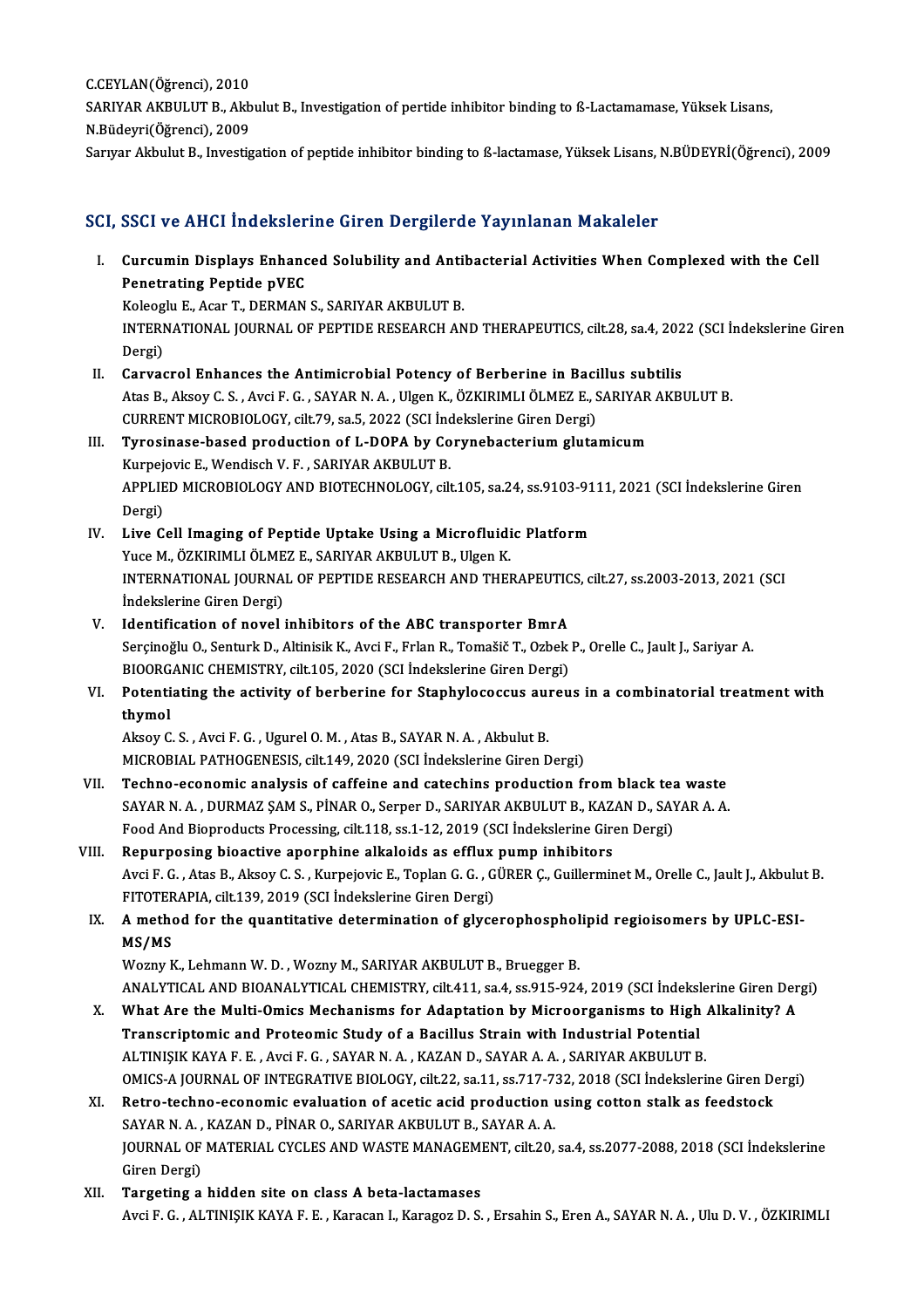ÖLMEZ E., SARIYAR AKBULUT B.

ÖLMEZ E., SARIYAR AKBULUT B.<br>JOURNAL OF MOLECULAR GRAPHICS & MODELLING, cilt.84, ss.125-133, 2018 (SCI İndekslerine Giren Dergi)<br>Mambrana Astiva Pantidas and Thair Bianbysisal Characterization

- ÖLMEZ E., SARIYAR AKBULUT B.<br>JOURNAL OF MOLECULAR GRAPHICS & MODELLING, cilt.84, ss.125-133, 201<br>XIII. Membrane Active Peptides and Their Biophysical Characterization JOURNAL OF MOLECULAR GRAPHICS & MODELLING, c<br>Membrane Active Peptides and Their Biophysica<br>Avci F. G. , SARIYAR AKBULUT B., ÖZKIRIMLI ÖLMEZ E.<br>PIOMOLECULES süb8 se 2–2019 (SSL indekakaine Six Membrane Active Peptides and Their Biophysical Characterization<br>Avci F. G. , SARIYAR AKBULUT B., ÖZKIRIMLI ÖLMEZ E.<br>BIOMOLECULES, cilt.8, sa.3, 2018 (SCI İndekslerine Giren Dergi)
- XIV. pVEC hydrophobic N-terminus is critical for antibacterial activity ALAYBEYOĞLUB.,SARIYARAKBULUTB.,ÖZKIRIMLIÖLMEZ E. Journal Of Peptide Science, cilt.24, ss.3083, 2018 (SCI Expanded Indekslerine Giren Dergi) ALAYBEYOĞLU B., SARIYAR AKBULUT B., ÖZKIRIMLI ÖLMEZ E.<br>Journal Of Peptide Science, cilt.24, ss.3083, 2018 (SCI Expanded Indekslerine Giren Dergi)<br>XV. An OMIC approach to elaborate the antibacterial mechanisms of different
- Journal Of Peptide Science, cilt.24, s<br>An OMIC approach to elaborate<br>Avci F. G. , SAYAR N. A. , Akbulut B.<br>PHYTOCHEMISTPY, silt 140, ss 122 An OMIC approach to elaborate the antibacterial mechanisms of diff<br>Avci F. G. , SAYAR N. A. , Akbulut B.<br>PHYTOCHEMISTRY, cilt.149, ss.123-131, 2018 (SCI İndekslerine Giren Dergi)<br>Transarintamis analysis displays the effect PHYTOCHEMISTRY, cilt 149, ss 123-131, 2018 (SCI Indekslerine Giren Dergi)
- Avci F. G., SAYAR N. A., Akbulut B.<br>PHYTOCHEMISTRY, cilt.149, ss.123-131, 2018 (SCI Indekslerine Giren Dergi)<br>XVI. Transcriptomic analysis displays the effect of (-)-roemerine on the motility and nutrient uptake in<br>Escheri Transcriptomic analysis displays the effect of (-)-roemerine on the motility and nutrient uptake in<br>Escherichia coli<br>Ayyildiz D., ARĞA K.Y. , Avci F. G. , ALTINIŞIK KAYA F. E. , Gurer C., Toplan G. G. , KAZAN D., Wozny K.,

<mark>Escherichia coli</mark><br>Ayyildiz D., ARĞA K.<br>MERTOĞLU B., et al.<br>CUPPENT CENETICS Ayyildiz D., ARĞA K. Y. , Avci F. G. , ALTINIŞIK KAYA F. E. , Gurer C., Toplan G. G. , KA<br>MERTOĞLU B., et al.<br>CURRENT GENETICS, cilt.63, sa.4, ss.709-722, 2017 (SCI İndekslerine Giren Dergi)<br>Beapones of Escharishia soli ta

MERTOĞLU B., et al.<br>CURRENT GENETICS, cilt.63, sa.4, ss.709-722, 2017 (SCI İndekslerine Gir<br>XVII. Response of Escherichia coli to Prolonged Berberine Exposure CURRENT GENETICS, cilt.63, sa.4, ss.709-722, 2017 (SCI İndekslerine Giren Dergi)<br>Response of Escherichia coli to Prolonged Berberine Exposure<br>Gokgoz N. B. , Avci F. G. , Yoneten K. K. , Alaybeyoglu B., ÖZKIRIMLI ÖLMEZ E., Re<mark>sponse o</mark><br>Gokgoz N. B.<br>AKBULUT B.<br>MICROPIAL Gokgoz N. B. , Avci F. G. , Yoneten K. K. , Alaybeyoglu B., ÖZKIRIMLI ÖLMEZ E., SAYAR N. A. , KA<br>AKBULUT B.<br>MICROBIAL DRUG RESISTANCE, cilt.23, sa.5, ss.531-544, 2017 (SCI İndekslerine Giren Dergi)<br>The effect of a bata las AKBULUT B.<br>MICROBIAL DRUG RESISTANCE, cilt.23, sa.5, ss.531-544, 2017 (SCI İndekslerine Giren Dergi)<br>XVIII. The effect of a beta-lactamase inhibitor peptide on bacterial membrane structure and integrity: a<br>comparative

MICROBIAL DRUG RE<br>The effect of a beta<br>comparative study<br>Alayhayosh: B. III IIO The effect of a beta-lactamase inhibitor peptide on bacterial membr<br>comparative study<br>Alaybeyoglu B., ULUOCAK B. B. , SARIYAR AKBULUT B., ÖZKIRIMLI ÖLMEZ E.<br>JOUPMAL OF PEPTIDE SCIENCE silt 22–sa 5–ss 274–292–2017 (SCI Inde comparative study<br>Alaybeyoglu B., ULUOCAK B. B. , SARIYAR AKBULUT B., ÖZKIRIMLI ÖLMEZ E.<br>JOURNAL OF PEPTIDE SCIENCE, cilt.23, sa.5, ss.374-383, 2017 (SCI İndekslerine Giren Dergi)<br>An evolutionarily sonsorved allesteris sit

Alaybeyoglu B., ULUOCAK B. B., SARIYAR AKBULUT B., ÖZKIRIMLI ÖLMEZ E.<br>JOURNAL OF PEPTIDE SCIENCE, cilt.23, sa.5, ss.374-383, 2017 (SCI Indekslerine Giren D.<br>XIX. An evolutionarily conserved allosteric site modulates beta-l JOURNAL OF PEPTIDE SCIENCE, cilt.23, sa.5, ss.374-383, 2017 (SCI İndekslerine Giren Dergi)<br>An evolutionarily conserved allosteric site modulates beta-lactamase activity<br>Avci F. G. , ALTINIŞIK KAYA F. E. , Vardar Ulu D., ÖZ XIX. An evolutionarily conserved allosteric site modulates beta-lactamase activity<br>Avci F. G. , ALTINIŞIK KAYA F. E. , Vardar Ulu D., ÖZKIRIMLI ÖLMEZ E., SARIYAR AKBULUT B.<br>JOURNAL OF ENZYME INHIBITION AND MEDICINAL CHEMIS Avci F. G., ALTINIŞIK KAYA F. E., Vardar Ulu D., ÖZKIRIMLI ÖLMEZ E., SARIYAR AKBULUT B. JOURNAL OF ENZYME INHIBITION AND MEDICINAL CHEMISTRY, cilt.31, ss.33-40, 2016 (SCI İndekslerine Giren<br>Dergi)<br>XX. Insights into membrane translocation of the cell-penetrating peptide pVEC from molecular dynamics<br>calculation

# Dergi)<br>Insights into<br>calculations<br>Alexheverly E Insights into membrane translocation of the cell-pene<br>calculations<br>Alaybeyoglu B., SARIYAR AKBULUT B., ÖZKIRIMLI ÖLMEZ E.<br>JOUPNAL OF PIOMOLECULAR STRUCTURE & DYNAMICS sil

calculations<br>Alaybeyoglu B., SARIYAR AKBULUT B., ÖZKIRIMLI ÖLMEZ E.<br>JOURNAL OF BIOMOLECULAR STRUCTURE & DYNAMICS, cilt.34, sa.11, ss.2387-2398, 2016 (SCI İndekslerine Giren Alaybe<br>JOURN<br>Dergi)<br>Protes JOURNAL OF BIOMOLECULAR STRUCTURE & DYNAMICS, cilt.34, sa.11, ss.2387-2398, 2016 (SCI Indekslerine<br>Dergi)<br>XXI. Proteomics Evidence for the Activity of the Putative Antibacterial Plant Alkaloid (-)-Roemerine:<br>Mainstreaming

## Dergi)<br>Proteomics Evidence for the Activity of the Pu<br>Mainstreaming Omics-Guided Drug Discovery<br>Cokrea N B - SARIVAR AKRULUT P Proteomics Evidence for the Act<br>Mainstreaming Omics-Guided Dr<br>Gokgoz N. B. , SARIYAR AKBULUT B.<br>OMICS A JOURNAL OF INTECRATIVE Mainstreaming Omics-Guided Drug Discovery<br>Gokgoz N. B. , SARIYAR AKBULUT B.<br>OMICS-A JOURNAL OF INTEGRATIVE BIOLOGY, cilt.19, sa.8, ss.478-489, 2015 (SCI İndekslerine Giren Dergi)

Gokgoz N. B., SARIYAR AKBULUT B.<br>OMICS-A JOURNAL OF INTEGRATIVE BIOLOGY, cilt.19, sa.8,<br>XXII. A novel chimeric peptide with antimicrobial activity OMICS-A JOURNAL OF INTEGRATIVE BIOLOGY, cilt.19, sa.8, s<br>A novel chimeric peptide with antimicrobial activity<br>Alaybeyoglu B., SARIYAR AKBULUT B., ÖZKIRIMLI ÖLMEZ E.<br>JOURNAL OF PEPTIDE SCIENCE, cilt.21, sa.4, ss.294, 201, 2 Alaybeyoglu B., SARIYAR AKBULUT B., ÖZKIRIMLI ÖLMEZ E.<br>JOURNAL OF PEPTIDE SCIENCE, cilt.21, sa.4, ss.294-301, 2015 (SCI İndekslerine Giren Dergi) Alaybeyoglu B., SARIYAR AKBULUT B., ÖZKIRIMLI ÖLMEZ E.<br>JOURNAL OF PEPTIDE SCIENCE, cilt.21, sa.4, ss.294-301, 2015 (SCI İndekslerine Giren Dergi)<br>XXIII. Investigation of the in vivo interaction between beta-lactamase and i

- JOURNAL OF PEPTIDE SCIENCE, cilt.21, sa.4, ss.294-301, 2015 (SCI İndekslerine Giren Dergi)<br>Investigation of the in vivo interaction between beta-lactamase and its inhibitor pro<br>Budeyri Gokgoz N., Yalaz S., Avci N. G. , BUL Investigation of the in vivo interaction between beta-lactamase and its inhibitor pr<br>Budeyri Gokgoz N., Yalaz S., Avci N. G. , BULDUM G., ÖZKIRIMLI ÖLMEZ E., SARIYAR AKBULUT<br>TURKISH JOURNAL OF BIOLOGY, cilt.39, sa.3, ss.48 Budeyri Gokgoz N., Yalaz S., Avci N. G., BULDUM G., ÖZKIRIMLI ÖLMEZ E., SARIYAR A<br>TURKISH JOURNAL OF BIOLOGY, cilt.39, sa.3, ss.485-492, 2015 (SCI İndekslerine Gire<br>XXIV. The importance of a conserved residue of the H10 he
- TURKISH JOURNAL OF BIOLOGY, cilt.39, sa.3, ss.485-492, 2015 (SCI İndekslerine Giren Dergi)<br>The importance of a conserved residue of the H10 helix in beta-lactamase<br>Avci F. G. , ÖZKIRIMLI ÖLMEZ E., SARIYAR AKBULUT B.<br>NEW BI The importance of a conserved residue of the H10 helix in b<br>Avci F. G. , ÖZKIRIMLI ÖLMEZ E., SARIYAR AKBULUT B.<br>NEW BIOTECHNOLOGY, cilt.31, 2014 (SCI İndekslerine Giren Dergi)<br>Assessment of Berberine es a Multi tarset Anti Avci F. G. , ÖZKIRIMLI ÖLMEZ E., SARIYAR AKBULUT B.<br>NEW BIOTECHNOLOGY, cilt.31, 2014 (SCI İndekslerine Giren Dergi)<br>XXV. Assessment of Berberine as a Multi-target Antimicrobial: A Multi-omics Study for Drug Discovery<br>a

## NEW BIOTECHNOLOGN<br>Assessment of Bernand Repositioning Assessment of Berberine as a Multi-target Antimicrobial: A<br>and Repositioning<br>Karaosmanoglu K., SAYAR N. A. , KURNAZ I., SARIYAR AKBULUT B.<br>OMICS A JOURNAL OF INTECRATIVE PIOLOCY silt 19 se 1 se 12 E and Repositioning<br>Karaosmanoglu K., SAYAR N. A. , KURNAZ I., SARIYAR AKBULUT B.<br>OMICS-A JOURNAL OF INTEGRATIVE BIOLOGY, cilt.18, sa.1, ss.42-53, 2014 (SCI İndekslerine Giren Dergi)

XXVI. Purification and characterization of a thermo and acid-stable endo-1,3-1,4-beta-glucanase from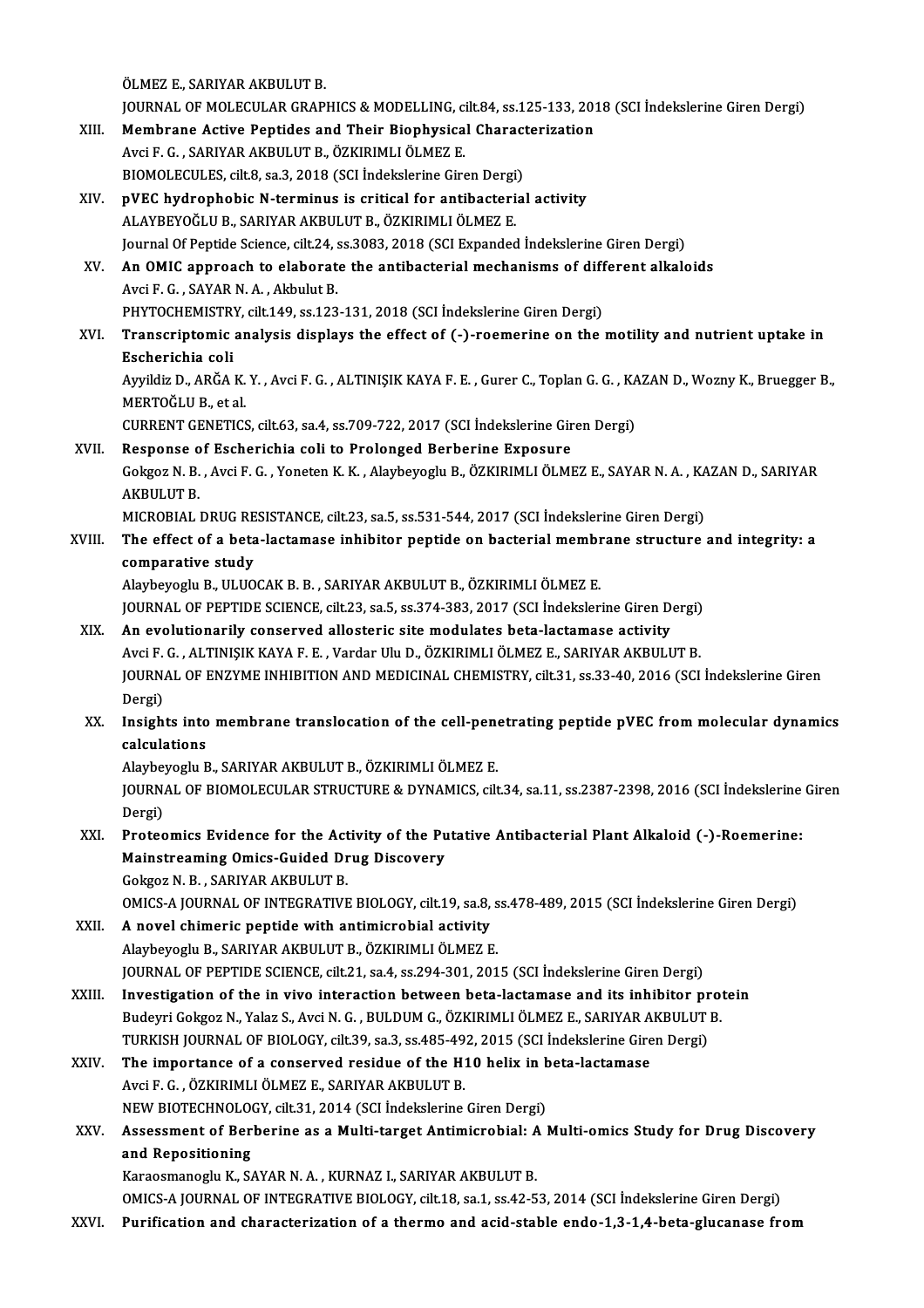|               | Bacillus amyliquefaciens YMNg47                                                                                                               |
|---------------|-----------------------------------------------------------------------------------------------------------------------------------------------|
|               | DUMAN Y., KORKMAZ GÜVENMEZ H., ARIKAN B., DİNÇER S., Denizci A. A., SARIYAR AKBULUT B., KAZAN D.,<br>Erarslan A                               |
|               | NEW BIOTECHNOLOGY, cilt.29, 2012 (SCI İndekslerine Giren Dergi)                                                                               |
| XXVII.        | Osmoadaptation of a moderately halophilic microorganisms under cold stress                                                                    |
|               | Ayan B., SARIYAR AKBULUT B., Poli A., Ozturk U., Ozturk N. C., Denizci A. A., Utkan G., KAZAN D.                                              |
|               | NEW BIOTECHNOLOGY, cilt.29, 2012 (SCI İndekslerine Giren Dergi)                                                                               |
| XXVIII.       | Adaptive changes in the lipid distribution of a moderately halophilic microorganism under salt<br>stress                                      |
|               | Ozturk H. U., Ozturk N. C., Poli A., Nicolaus B., Ayan B., Denizci A. A., Utkan G., SARIYAR AKBULUT B., KAZAN D.                              |
|               | NEW BIOTECHNOLOGY, cilt.29, 2012 (SCI İndekslerine Giren Dergi)                                                                               |
| XXIX.         | Production of industrial enzymes for feed industry                                                                                            |
|               | Sogut M. S., Ozturk N. C., Ozturk H. U., Pinar O., Ipek F. M., Cayir E., Gokce A., Karasu D., Ozturk D. C., Ozturk Y., et<br>al.              |
|               | NEW BIOTECHNOLOGY, cilt.29, 2012 (SCI Indekslerine Giren Dergi)                                                                               |
| XXX.          | Interplay of adaptive capabilities of Halomonas sp AAD12 under salt stress                                                                    |
|               | Ceylan S., Yılan G., Sarıyar Akbulut B., Poli A., Kazan D.                                                                                    |
|               | JOURNAL OF BIOSCIENCE AND BIOENGINEERING, cilt.114, ss.45-52, 2012 (SCI Indekslerine Giren Dergi)                                             |
| XXXI.         | Thermostable alpha-amylase from moderately halophilic Halomonas sp AAD21                                                                      |
|               | Uzyol K. S., SARIYAR AKBULUT B., Denizci A. A., KAZAN D.                                                                                      |
|               | TURKISH JOURNAL OF BIOLOGY, cilt.36, sa.3, ss.327-338, 2012 (SCI İndekslerine Giren Dergi)                                                    |
| XXXII.        | Proteomic insight into phenolic adaptation of a moderately halophilic Halomonas sp strain AAD12                                               |
|               | Ceylan S., SARIYAR AKBULUT B., Denizci A. A., Kazan D.                                                                                        |
|               | CANADIAN JOURNAL OF MICROBIOLOGY, cilt.57, sa.4, ss.295-302, 2011 (SCI İndekslerine Giren Dergi)                                              |
| <b>XXXIII</b> | Proteomic response of Escherichia coli to the alkaloid extract of Papaver polychaetum                                                         |
|               | Ozbalci C., Ünsal C., KAZAN D., SARIYAR AKBULUT B.                                                                                            |
|               | ANNALS OF MICROBIOLOGY, cilt.60, sa.4, ss.709-717, 2010 (SCI Indekslerine Giren Dergi)                                                        |
| <b>XXXIV</b>  | Cellular distribution of activity for three enzymes with maltose binding protein as fusion partner                                            |
|               | and the structural implications                                                                                                               |
|               | Utkur O. F., SARIYAR AKBULUT B., Hortacsu A.                                                                                                  |
|               | TURKISH JOURNAL OF CHEMISTRY, cilt.34, sa.1, ss.1-13, 2010 (SCI İndekslerine Giren Dergi)                                                     |
| <b>XXXV</b>   | Dynamic Analysis of Beta-lactamase Ligand Recognition                                                                                         |
|               | Kanlikilicer P., Budeyri N., SARIYAR AKBULUT B., Hortacsu A., ÖZKIRIMLI ÖLMEZ E.                                                              |
|               | BIOPHYSICAL JOURNAL, cilt.96, sa.3, 2009 (SCI Indekslerine Giren Dergi)                                                                       |
| XXXVI.        | Rapid differentiation of new isolates with MALDI TOF mass spectrometry via discriminant function                                              |
|               | analysis based on principal components                                                                                                        |
|               | SARIYAR AKBULUT B.                                                                                                                            |
|               | Korean J. Chem. Eng., cilt.26, ss.1645-1651, 2009 (SCI Expanded Indekslerine Giren Dergi)                                                     |
| XXXVII.       | Discriminant Function Analysis Based on Principal ComponentsforRapid Discrimination of Metabolic                                              |
|               | <b>Capabilities of New Isolates</b>                                                                                                           |
|               | <b>SARIYAR AKBULUT B.</b>                                                                                                                     |
|               | Chem. Biochem. Eng. Q., cilt.24, ss.119-127, 2009 (SCI Expanded Indekslerine Giren Dergi)                                                     |
| XXXVIII.      | Preliminary phenotypic characterization of newly isolated halophilic microorganisms by                                                        |
|               | footprinting: a rapid metabolome analysis                                                                                                     |
|               | Sariyar-Akbulut B., Salman-Dilgimen A., Ceylan S., Perk S., Denizci A. A., Kazan D.                                                           |
|               | ARCHIVES OF MICROBIOLOGY, cilt.189, sa.1, ss.19-26, 2008 (SCI İndekslerine Giren Dergi)                                                       |
| <b>XXXIX</b>  | Monte Carlo sampling and principal component analysis of flux distributions yield topological and                                             |
|               | modular information on metabolic networks                                                                                                     |
|               | Sariyar B., Perk S., Akman U., Hortacsu A.<br>JOURNAL OF THEORETICAL BIOLOGY, cilt.242, sa.2, ss.389-400, 2006 (SCI Indekslerine Giren Dergi) |
| XL.           | Metabolic flux analysis of recombinant protein overproduction in Escherichia coli                                                             |
|               |                                                                                                                                               |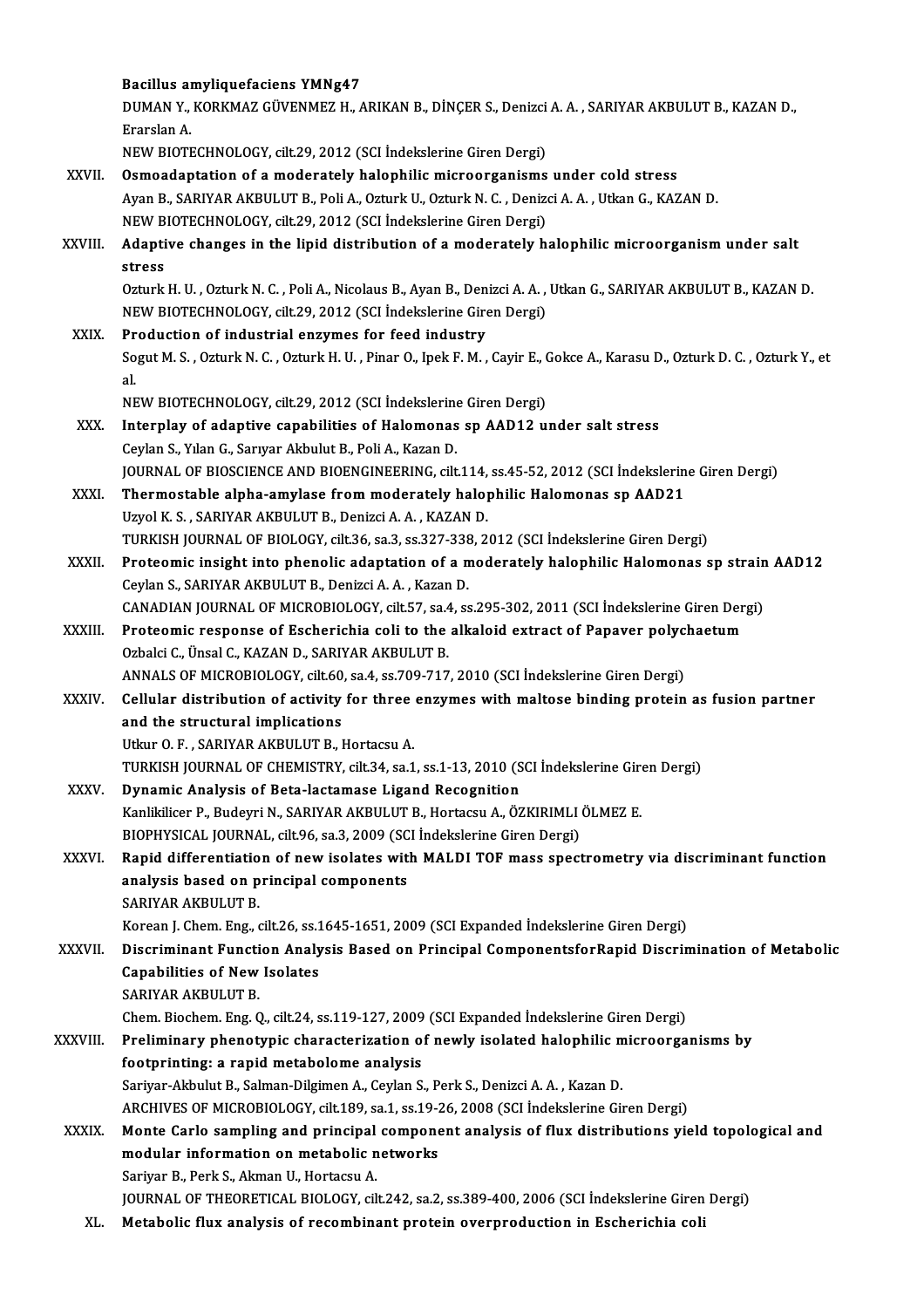Özkan P., SARIYAR AKBULUT B., Ütkür Ö., AKMAN Ş. U., Hortacsu A. Özkan P., SARIYAR AKBULUT B., Ütkür Ö., AKMAN Ş. U. , Hortacsu A.<br>Biochemical Engineering Journal, cilt.22, ss.167-195, 2005 (SCI Expanded İndekslerine Giren Dergi)<br>Eunnessian and translassijan of slusese isemenese es e fu

- XLI. Expression and translocation of glucose isomerase as a fusion protein in E coli Biochemical Engineering Journal, cilt.22, ss.167-195, 2<br>Expression and translocation of glucose isomer<br>SARIYAR AKBULUT B., Özkan P., Kırdar B., Hortacsu A. Expression and translocation of glucose isomerase as a fusion protein in E coli<br>SARIYAR AKBULUT B., Özkan P., Kırdar B., Hortacsu A.<br>Enzyme And Microbial Technology, cilt.35, ss.105-112, 2004 (SCI Expanded İndekslerine Gir
- XLII. Mathematical modelling of Sec pathway mechanism in Escherichia coli a case study for periplasmic Enzyme And Microbial Technology, cilt.35, ss.105-112, 2004 (SCI Expanded İndeksler<br>Mathematical modelling of Sec pathway mechanism in Escherichia coli a cas<br>translocation of maltose binding protein glucose isomerase fusion translocation of maltose binding protein glucose isomerase fusion protein SARIYAR AKBULUT B., Hortaçsu A.

Chemical Engineering Science, cilt, 59, ss.1027-1038, 2004 (SCI Expanded İndekslerine Giren Dergi)

SARIYAR AKBULUT B., Hortaçsu A.<br>Chemical Engineering Science, cilt.59, ss.1027-1038, 2004 (SCI Expanded İndekslerine Giren Dergi)<br>XLIII. Metabolic Engineering through Cofactor Manipulation and Its Effects on Metabolic Flux Chemical Engineering Science, cilt.59, s<br>Metabolic Engineering through Constanting Colist<br>Redistribution in Escherichia coli Metabolic Engineering through Cofactor Manipulation and Its Effects on Metabolic Flux<br>Redistribution in Escherichia coli<br>Ka Y. S. , George N B., Susana J B., Ravi V V., YeaTyng Y., Horton E., Fred B R., SARIYAR AKBULUT B., Redistribution in Escherichia coli<br>Ka Y. S. , George N B., Susana J B., Ravi V V., YeaTyng Y., Horton E., Fred B R., SARIYAR AK<br>Metabolic Engineering, cilt.4, ss.182-192, 2002 (SCI Expanded İndekslerine Giren Dergi)

Metabolic Engineering, cilt.4, ss.182-192, 2002 (SCI Expanded İndekslerine Giren Dergi)<br>Diğer Dergilerde Yayınlanan Makaleler

- Iger Dergilerde Yayınlanan Makaleler<br>I. Curvularia lunata: A fungus for possible berberine transformation<br>Vilmas D. AVCLE C. SARIVAR AKRULUT R Your gives a comparison in the control of the Survey Curvularia lunata: A fungus for possib<br>Yilmaz D., AVCI F. G., SARIYAR AKBULUT B. Yılmaz D., AVCI F. G. , SARIYAR AKBULUT B.<br>International Journal of Secondary Metabolite, cilt.9, sa.1, ss.66-73, 2022 (Diğer Kurumların Hakemli Dergileri)
- Yılmaz D., AVCI F. G. , SARIYAR AKBULUT B.<br>International Journal of Secondary Metabolite, cilt.9, sa.1, ss.66-73, 2022 (Diğer Kurumların Hakemli Dergileri)<br>II. Moderately Halophilic Bacterium Halomonas. sp. AAD12: A pr Internation<br>Moderate<br>Producer<br>Ögtürk H. Ü Moderately Halophilic Bacterium Halomonas. sp. AAD12: A promising candidate a<br>Producer<br>Öztürk H. Ü. , Sarıyar Akbulut B., Ayan B., Poli A., Denizci A. A. , Utkan G., Nicolaus B., Kazan D.<br>J Microb Biochem Technol. silt 7,

Producer<br>Öztürk H. Ü. , Sarıyar Akbulut B., Ayan B., Poli A., Denizci A. A. , Utkan G., Nicolaus B., Kazan D.<br>J Microb Biochem Technol, cilt.7, ss.262-268, 2015 (Diğer Kurumların Hakemli Dergileri)

### Kitap & Kitap Bölümleri

- I. Antibacterial and antifungal activities of isoquinoline alkaloids of the Papaveraceae and Fumariaceae families<br>Antibacterial and antifungal activities of isoquinoline alkaloids of the Papavera<br>Fumariaceae families and their implications in structure–activity relationships<br>AVCLE C. ATAS B. CÜLSOV TOPLAN C. CURER AVCI F. G. , ATAŞ B., GÜLSOY TOPLAN G., GURER Ç., SARIYAR AKBULUT B.<br>Studies in Natural Products Chemistry, Atta-ur-Rahman, Editör, Elsevier, ss.87-118, 2021 Fumariaceae families and their implications in structure–activity relationships<br>AVCI F. G. , ATAŞ B., GÜLSOY TOPLAN G., GURER Ç., SARIYAR AKBULUT B.<br>Studies in Natural Products Chemistry, Atta-ur-Rahman, Editör, Elsevier,
- II. Antibiyotik Üretimi Studies in Natural Products Chemistry, At<br><mark>Antibiyotik Üretimi</mark><br>Avci F. G. , Sayar N. A. , Sariyar Akbulut B.<br>Fermente Ürünler Telmolejisi ve Milrebij Fermente Ürünler Teknolojisi ve Mikrobiyolojisi, Erkmen,Osman; Erten,Hüseyin,Sağlam,Hidayet, Editör, Nobel<br>Akademik Yayıncılık, Ankara, ss.721-738, 2020 Avci F. G. , Sayar N. A. , Sariyar Akbulut B.<br>Fermente Ürünler Teknolojisi ve Mikrobiyolojis<br>Akademik Yayıncılık, Ankara, ss.721-738, 2020<br>Protoin İzolosyonu ve Analizi Fermente Ürünler Teknolojisi ve 1<br>Akademik Yayıncılık, Ankara, ss.77<br>III. Protein İzolasyonu ve Analizi
- Akademik Yayıncılık, Ankara<br><mark>Protein İzolasyonu ve An</mark><br>Sarıyar Akbulut B., Kazan D.<br>Moleküler IIroleji Türkeriy Sarıyar Akbulut B., Kazan D.<br>Moleküler Uroloji, Türkeriü L.N.,Özer,Aç,Narter,F, Editör, Pelin Offset, Ankara, ss.583-597, 2012
- Sarıyar Akbulut B., Kazan D.<br>Moleküler Uroloji, Türkeriü L.N.,Ozer,Aç,Narter,F, Editör, Pelin Offset, An<br>IV. Protein-Peptide Interactions Revolutionize Drug Development<br>Sarurar Akbulut B. Özkanımlı Ölmez E Moleküler Uroloji, Türkeriü L.N.,Özer,<br><mark>Protein-Peptide Interactions Rev</mark><br>Sarıyar Akbulut B., Özkırımlı Ölmez E.<br><sup>Binding Brotein Ktob Abdelmebsen 1</sup> Sarıyar Akbulut B., Özkırımlı Ölmez E.<br>Binding Protein, Ktob Abdelmohsen, Editör, InTech, Rijeka, ss.49-72, 2012

# Binding Protein, Ktob Abdelmonsen, Editor, Intecn, Kijeka, SS.49-72, 2012<br>Hakemli Kongre / Sempozyum Bildiri Kitaplarında Yer Alan Yayınlar

akemli Kongre / Sempozyum Bildiri Kitaplarında Yer Alan Yayın<sup>!</sup><br>I. New inhibitors of the BmrA pump identified through virtual screening<br>Sentual: D. SERCINOČLUO ALTINISIK KAYA E.E. Erlan B. Temseis T. AVCLE C New inhibitors of the BmrA pump identified through virtual screening<br>Senturk D., SERÇİNOĞLU O., ALTINIŞIK KAYA F. E. , Frlan R., Tomasic T., AVCI F. G. , ÖZBEK SARICA P., Orelle C., Jault J.M. ,SARIYARAKBULUTB.

MuTaLig COST ACTION CA15135 4th WG meeting, 05 Mart 2020

II. Understanding the metabolic reprogramming behind alkaliphilic adaptation in Bacillus marmarensis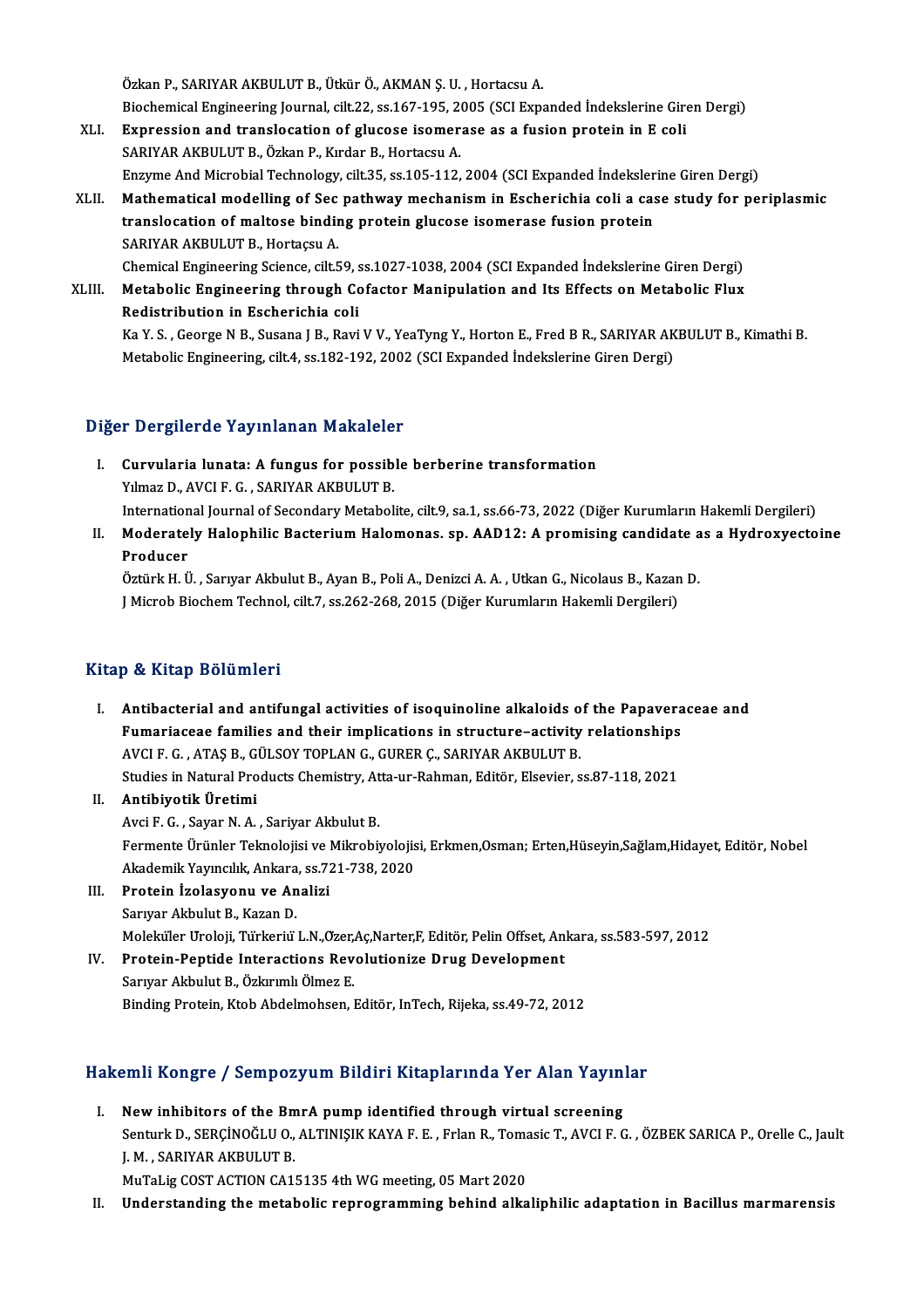|       | through a multi-omics data integration strategy                                                           |
|-------|-----------------------------------------------------------------------------------------------------------|
|       | Altınışık F. E., Arğa K. Y., Kazan D., Sarıyar Akbulut B.                                                 |
|       | 44th FEBS Congress: From molecules to living systems, Krakow, Polonya, 6 - 11 Temmuz 2019                 |
| Ш.    | Comparative Analysis of Two Binding Sites on The BmrA Efflux Pump                                         |
|       | şentürk karagöz d., SERÇİNOĞLU O., ÖZBEK SARICA P., orelle c., Jault J., SARIYAR AKBULUT B.               |
|       |                                                                                                           |
|       | 6th International BAU-Drug Design Congress, Türkiye, 13 - 15 Aralık 2018                                  |
| IV.   | VIRTUAL SCREENING FOR INHIBITORS OF THE BmrA PUMP                                                         |
|       | şentürk karagöz d., SERÇİNOĞLU O., SARIYAR AKBULUT B., ÖZBEK SARICA P., orelle c., jault j. m.            |
|       | HIBIT 2018 11TH INTERNATIONAL SYMPOSIUM ON HEALTH INFORMATICS AND BIOINFORMATICS, 25 - 27 Ekim            |
|       | 2018                                                                                                      |
| V.    | MOTILITY STUDIES BY USING MICROFLUIDIC TECHNOLOGY                                                         |
|       | YÜCE M., ÜLGEN Ş. K., ÖZKIRIMLI ÖLMEZ E., SARIYAR AKBULUT B.                                              |
|       | 5TH BAU DRUG DESIGN CONGRESS, İstanbul, Türkiye, 19 - 21 Ekim 2017                                        |
| VI.   | Biotransformation of Different Molecules by Curvularia Lunata                                             |
|       | YILMAZ D., SAYAR A. A., SARIYAR AKBULUT B.                                                                |
|       | BioMicroWorld 2017 : VII International Conference on Environmental, Industrial and Applied Microbiology,  |
|       | Madrid, İspanya, 18 - 20 Ekim 2017, cilt 1, ss.1                                                          |
| VII.  | Evaluation of active natural products as bacterial efflux pump inhibitors                                 |
|       | SARIYAR AKBULUT B., ATAŞ B., AKSOY S., AVCI F. G., SAYAR A. A.                                            |
|       | EpiChemBio (CM1406) and MuTaLig COST (CA15135) actions joint meeting, Porto, Portekiz, 22 - 24 Eylül 2017 |
| VIII. | Optimisation of extracellular lipase production by Cryptococcus diffluens D44.                            |
|       | KOCA A., DURMAZ ŞAM S., SARIYAR AKBULUT B.                                                                |
|       | 7th Congress of European Microbiologists (FEMS 2017), Valensiya, İspanya, 9 - 13 Temmuz 2017              |
| IX.   | Optimisation of Extracellular Lipase Production by Cryptococcus diffluens D44                             |
|       | KOCA A., Durmaz Sam S., SARIYAR AKBULUT B.                                                                |
|       | FEMS Kongresi, 9 - 13 Temmuz 2017                                                                         |
| X.    | Adaptation of B. Marmarensis Sp Nov To Extreme Alkaline Conditions                                        |
|       | Altinisik F. E., KAZAN D., SARIYAR AKBULUT B.                                                             |
|       | 7th Congress of European Microbiologists (FEMS), 9 - 13 Temmuz 2017                                       |
| XI.   | Roemerine: A New Multidrug Resistance Pump Inhibitor?                                                     |
|       | AVCI F. G., Guillerminet M., Orelle C., Jault J., SARIYAR AKBULUT B.                                      |
|       | FEMS Kongresi, Valencia, İspanya, 9 - 13 Temmuz 2017                                                      |
|       |                                                                                                           |
| XII.  | Antimicrobial activity of an inhibitor peptide and its effects on bacterila membrane structure and        |
|       | integrity                                                                                                 |
|       | ALAYBEYOĞLU B., GEDİK ULUOCAK B., SARIYAR AKBULUT B., ÖZKIRIMLI ÖLMEZ E.                                  |
|       | International BAU Drug Design Congress, 13 - 15 Ekim 2016                                                 |
| XIII. | Understanding alkaliphilic adaptation ofB marmarensis sp nov                                              |
|       | ALTINIŞIK F. E., AVCI F. G., DENİZCİ A. A., KAZAN D., SARIYAR AKBULUT B.                                  |
|       | FEBS 2016, 3 - 08 Eylül 2016, cilt 283, ss 127-427                                                        |
| XIV.  | Evaluation of roemerine as a multidrug resistance pump inhibitor                                          |
|       | AVCI F. G. , VELİOĞLU Ç., REÇBER E., UNSAL Ç., GÜLSOY TOPLAN G., SARIYAR AKBULUT B.                       |
|       | THE 41TH FEBS, 3 - 08 Eylül 2016                                                                          |
| XV.   | Understanding alkalipihilic adaptation of B marmarensss sp nov                                            |
|       | ALTINIŞIK F. E., AVCI F. G., DENİZCİ A. A., KAZAN D., SARIYAR AKBULUT B.                                  |
|       | THE 41TH FEBS, 3 - 08 Eylül 2016                                                                          |
| XVI.  | Roemerine limits carbohydrate uptake which leads to alternative nutrients such as acetyl coA              |
|       | sources                                                                                                   |
|       | AYYILDIZ D., AVCI F. G., ARĞA K. Y., SARIYAR AKBULUT B.                                                   |
|       | FEBS 2016 Congress, 3 - 08 Eylül 2016                                                                     |
| XVII. | Evaluation of plant secondary metabolites as promising antimicrobial agents                               |
|       | SARIYAR AKBULUT B.                                                                                        |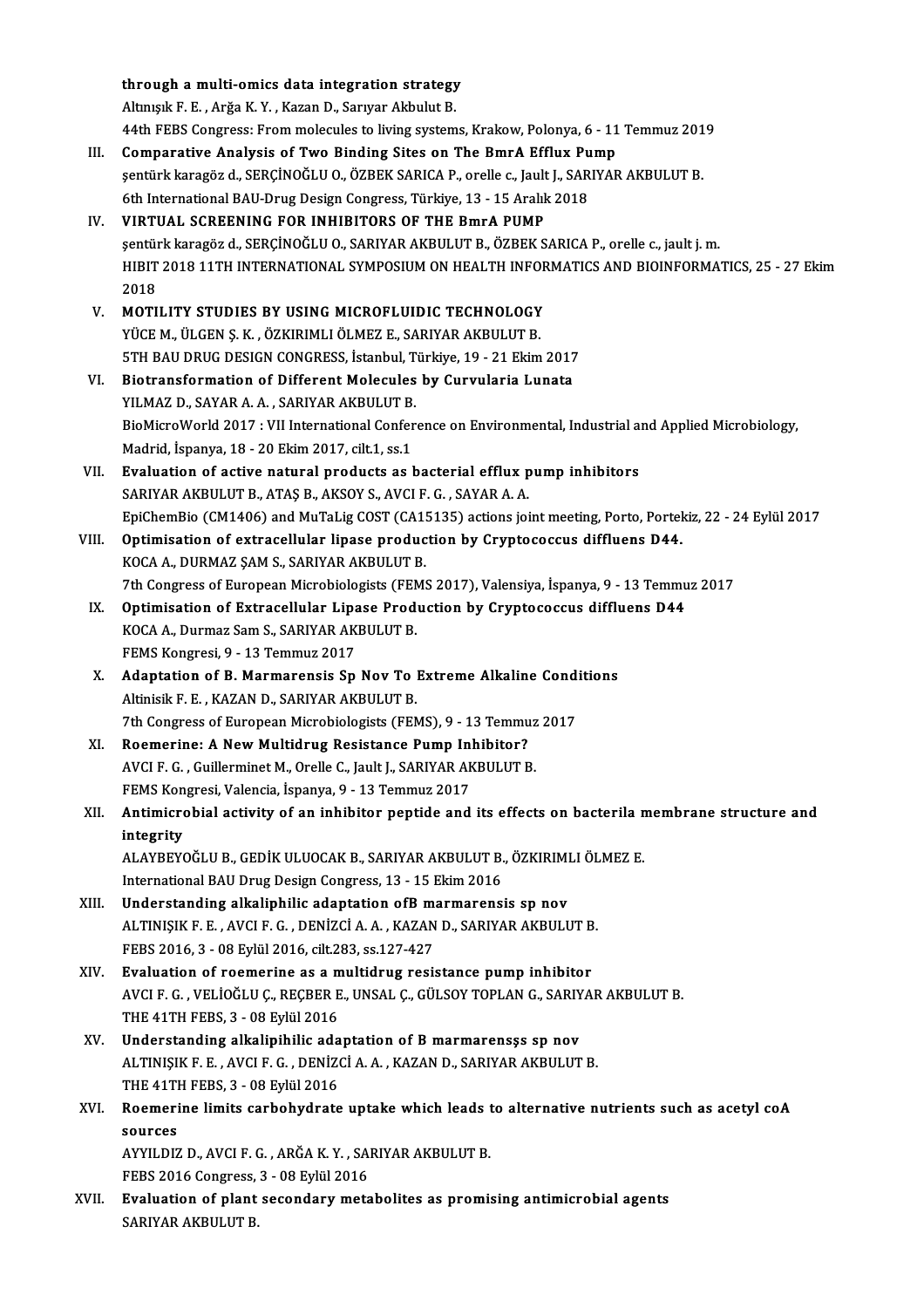X Annual Congress of the European Proteomics Association, 22 - 25 Haziran 2016<br>Peemerine limits canholy drate untake which leads to alternative nutrien

- XVIII. Roemerine limits carbohydrate uptake which leads to alternative nutrients as acetly CoA sources X Annual Congress of the European Proteomics Association<br>Roemerine limits carbohydrate uptake which leads t<br>AYYILDIZ D., AVCI F. G. , ARĞA K. Y. , SARIYAR AKBULUT B.<br>THE 41TH EERS 2 Erlül - 09 Hariran 2016 AYYILDIZ D., AVCI F. G. , ARĞA K. Y. , SARIYAR AKBULUT B.<br>THE 41TH FEBS. 3 Evlül - 08 Haziran 2016 AYYILDIZ D., AVCI F. G. , ARĞA K. Y. , SARIYAR AKBULUT B.<br>THE 41TH FEBS, 3 Eylül - 08 Haziran 2016<br>XIX. Investigation of the proteom profile of alkaliphilic B marmarensis sp nov under different pH<br>conditions
	- THE 41TH F<br>Investigations<br>conditions<br>ALTIMISIV F Investigation of the proteom profile of alkaliphilic B marmarensis :<br>conditions<br>ALTINIŞIK F. E. , AVCI F. G. , DENİZCİ A. A. , KAZAN D., SARIYAR AKBULUT B.<br>PIOINTERACTOMICS 17 - 21 Maris 2016

conditions<br>ALTINIȘIK F. E. , AVCI F. G. , DENİZCİ A. A.<br>BIOINTERACTOMICS, 17 - 21 Mayıs 2016<br>Investigation of proteome profile ofs

- ALTINIȘIK F. E. , AVCI F. G. , DENIZCI A. A. , KAZAN D., SARIYAR AKBULUT B.<br>BIOINTERACTOMICS, 17 21 Mayıs 2016<br>XX. Investigation of proteome profile ofalkaliphilic B marmarensis sp nov underdifferent pH conditions<br>ALTINI BIOINTERACTOMICS, 17 - 21 Mayıs 2016<br>Investigation of proteome profile ofalkaliphilic B marmarensis sp n<br>ALTINIŞIK F. E. , AVCI F. G. , DENİZCİ A. A. , KAZAN D., SARIYAR AKBULUT B.<br>FERS PIOINTERACTOMICS 17 - 20 Mayıs 2016 Investigation of proteome profile ofalkali<br>ALTINIȘIK F. E. , AVCI F. G. , DENİZCİ A. A. , KAZ<br>FEBS BIOINTERACTOMICS, 17 - 20 Mayıs 2016<br>Fualuation of the offect of plant derived n ALTINIȘIK F. E. , AVCI F. G. , DENİZCİ A. A. , KAZAN D., SARIYAR AKBULUT B.<br>FEBS BIOINTERACTOMICS, 17 - 20 Mayıs 2016<br>XXI. Evaluation of the effect of plant derived natural products on Bacillus subtilis 168 proteome<br>AVCI F FEBS BIOINTERACTOMICS, 17 - 20 Mayıs 2016
- BIOINTERACTOMICS, 17 20 Mayıs 2016
- XXII. The plant derived alkaloid roemerin is involved in the modulation of motility in E coli BIOINTERACTOMICS, 17 - 20 Mayıs 2016<br>The plant derived alkaloid roemerin is involved in the modulation of motility in E coli<br>AYYILDIZ D., AVCI F. G. , ARĞA K. Y. , BÜDEYRİ GÖKGÖZ N., SAYAR N. A. , KAZAN D., WOZNY K., BRÜGG The plant derived a<br>AYYILDIZ D., AVCI F. C<br>SARIYAR AKBULUT B.<br>PIOPHYSICAL SOCIETY AYYILDIZ D., AVCI F. G. , ARĞA K. Y. , BÜDEYRİ GÖKGÖZ N., SAYAR N. A. , KA<br>SARIYAR AKBULUT B.<br>BIOPHYSICAL SOCIETY 60TH ANNUAL MEETING, 27 Şubat - 02 Mart 2016<br>A Naval Annrasab ta Daliyar Bantidas that Tarsat Intrasallular SARIYAR AKBULUT B.<br>BIOPHYSICAL SOCIETY 60TH ANNUAL MEETING, 27 Şubat - 02 Mart 2016<br>XXIII. A Novel Approach to Deliver Peptides that Target Intracellular Enzymes

- BIOPHYSICAL SOCIETY 60TH ANNUAL MEETING, 27 Şubat 02 Mart 2016<br>A Novel Approach to Deliver Peptides that Target Intracellular Enzymes<br>ALAYBEYOĞLU B., ALTINIŞIK E., IRVALI D., SARIYAR AKBULUT B., ÖZKIRIMLI ÖLMEZ E.<br>2rd IN A Novel Approach to Deliver Peptides that Target Intracellular Enzymes<br>ALAYBEYOĞLU B., ALTINIŞIK E., IRVALI D., SARIYAR AKBULUT B., ÖZKIRIMLI ÖLMEZ E.<br>3rd INTERNATIONALBAU-DRUG DESIGN CONGRESS, İstanbul, Türkiye, 1 - 03 Ek ALAYBEYOĞLU B., ALTINIŞIK E., IRVALI D., SARIYAR AKBULUT B., ÖZKIRIMLI ÖLMEZ<br>3rd INTERNATIONALBAU-DRUG DESIGN CONGRESS, İstanbul, Türkiye, 1 - 03 Ekim 20<br>XXIV. Mutations of a conserved tryptophan residue of the TEM-1 beta-
- 3rd INTERNATIONALBAU-DRUG DESIGN CONGRESS, İstanbul, Türkiye, 1 03 Ekim 2015<br>Mutations of a conserved tryptophan residue of the TEM-1 beta-lactamase<br>ALTINIŞIK KAYA F. E. , Avci F. G. , SARIYAR AKBULUT B., ÖZKIRIMLI ÖLMEZ Mutations of a conserved tryptophan residue of the TEM-1 beta-lactamase<br>ALTINIŞIK KAYA F. E. , Avci F. G. , SARIYAR AKBULUT B., ÖZKIRIMLI ÖLMEZ E., Ulu D. V. , Karacan I., Sentu<br>29th Annual Symposium of the Protein-Society ALTINIŞIK KAYA F. E., Avci F. G., SARIYAR AKBULUT B., ÖZKIRIMLI<br>29th Annual Symposium of the Protein-Society, Barcelona, İspanya,<br>XXV. Effect of three aporphine alkaloids on bacillus subtilis 168
- 29th Annual Symposium of the P<br>Effect of three aporphine alk<br>Avci F. G. , SARIYAR AKBULUT B.<br>20th Annual Symposium of the B Effect of three aporphine alkaloids on bacillus subtilis 168<br>Avci F. G. , SARIYAR AKBULUT B.<br>29th Annual Symposium of the Protein-Society, Barcelona, İspanya, 22 - 25 Temmuz 2015, cilt.24, ss.261-262<br>Mutations of a consenu Avci F. G., SARIYAR AKBULUT B.<br>29th Annual Symposium of the Protein-Society, Barcelona, İspanya, 22 - 25 Temm<br>XXVI. Mutations of a conserved tryptophan residue of the TEM 1 ß lactamase
- 29th Annual Symposium of the Protein-Society, Barcelona, İspanya, 22 25 Temmuz 2015, cilt.24, ss.261-262<br>Mutations of a conserved tryptophan residue of the TEM 1 ß lactamase<br>ALTINIŞIK E., AVCI F. G. , SARIYAR AKBULUT B., Mutations of a conserved tryptophan residue of the TEM 1 ß lactama<br>ALTINIŞIK E., AVCI F. G. , SARIYAR AKBULUT B., ÖZKIRIMLI ÖLMEZ E., VARDAF<br>The 29th Annual Meeting of the Protein Society, 22 - 25 Temmuz 2015, ss.294<br>Effec ALTINIŞIK E., AVCI F. G., SARIYAR AKBULUT B., ÖZKIRIMLI ÖLMEZ<br>The 29th Annual Meeting of the Protein Society, 22 - 25 Temmuz 20<br>XXVII. Effect of roemerine on the RND type efflux pumps of E coli
- The 29th Annual Meeting of the Protein Society, 22 25 Temmuz 2015, ss.294<br>Effect of roemerine on the RND type efflux pumps of E coli<br>AYYILDIZ D., BÜDEYRİ GÖKGÖZ N., SARIYAR AKBULUT B. 40TH FEBS CONGRESS, Berlin, Almanya, 4 - 09 Temmuz 2015, cilt.282, ss.204 AYYILDIZ D., BÜDEYRİ GÖKGÖZ N., SARIYAR AKBULUT B.<br>40TH FEBS CONGRESS, Berlin, Almanya, 4 - 09 Temmuz 2015, cilt.282, ss.204<br>XXVIII. Biophysical Characterization and Celullar Transport of Inhibitor Antimicrobial Peptides<br>A
- ALAYBEYOĞLU B., SARIYAR AKBULUT B., OZKIRIMLI ÖLMEZ E.<br>International Symposium CPP Paris 2015, Paris, Fransa, 30 Haziran 02 Temmuz 2015 Biophysical Characterization and Celullar Transport of Inhibitor Antimicrobial<br>ALAYBEYOĞLU B., SARIYAR AKBULUT B., OZKIRIMLI ÖLMEZ E.<br>International Symposium CPP - Paris 2015, Paris, Fransa, 30 Haziran - 02 Temmuz 2015<br>Com
- XXIX. Computer based synthetic metabolic pathway construction by using biological databases YILMAZ Z., Zorluğolu G., SARIYAR AKBULUT B., SAYAR N. A. Computer based synthetic metabolic pathway construction by using biological databases<br>YILMAZ Z., Zorluğolu G., SARIYAR AKBULUT B., SAYAR N. A.<br>EMBL-EBI/Wellcome Trust Summer School in Bioinformatics, Cambridge, Kanada, 23
- YILMAZ Z., Zorluğolu G., SARIYAR AKBULUT B., SAYAR N. A.<br>EMBL-EBI/Wellcome Trust Summer School in Bioinformatics, Cambridge, Kanada, 23 -<br>XXX. Osmoadaptation of moderately halophilic microorganisms under cold stress<br>Avan B EMBL-EBI/Wellcome Trust Summer School in Bioinformatics, Cambridge, Kanada, 23 - 27 Haziran 2014<br>Osmoadaptation of moderately halophilic microorganisms under cold stress<br>Ayan B., SARIYAR AKBULUT B., Poli A. R. , Ozturk H. Osmoadaptation of moderately halophilic microorganism<br>Ayan B., SARIYAR AKBULUT B., Poli A. R. , Ozturk H. U. , Celik Ozt<br>15th European Congress on Biotechnology, 23 - 26 Eylül 2012<br>Proteomics in industrial biotechnology. Ayan B., SARIYAR AKBULUT B., Poli A. R., Ozt<br>15th European Congress on Biotechnology, 2<br>XXXI. Proteomics in industrial biotechnology<br>Covian S. Orbaki G. SARIVAR AVBULUT B. V.
- 15th European Congress on Biotechnology, 23 26 Eylül 2012<br>Proteomics in industrial biotechnology<br>Ceylan S., Ozbalci C., SARIYAR AKBULUT B., KAZAN D. Proteomics in industrial biotechnology<br>Ceylan S., Ozbalci C., SARIYAR AKBULUT B., KAZAN D.<br>European Biotechnology Congress, İstanbul, Türkiye, 28 Eylül - 01 Ekim 2011, cilt.22<br>Analysis of the Osmalyte Strategy of the Moder
- XXXII. Analysis of the Osmolyte Strategy of the Moderately Halophilic Halomonas sp AAD12<br>SARIYAR AKBULUT B., CEYLAN S., YILAN G., KAZAN D. European Biotechnology Congress, İstanbul, Türkiye, 2<br>Analysis of the Osmolyte Strategy of the Modera<br>SARIYAR AKBULUT B., CEYLAN S., YILAN G., KAZAN D.<br>The 12th International Conference on Systems Biology Analysis of the Osmolyte Strategy of the Moderately Halophilic Halomonas sp AAD12<br>SARIYAR AKBULUT B., CEYLAN S., YILAN G., KAZAN D.<br>The 12th International Conference on Systems Biology (ICSB 2011), Heidelberg, Almanya, 28 SARIY<br>The 1:<br>2011<br>Under The 12th International Conference on Systems Biology (ICSB 2011), Heidelb<br>2011<br>XXXIII. Understanding of Microbial Adaptation to High Salt Concentrations<br>XII AN C AKMAN S.U. SARIVAR AKRULUT B
- 2011<br>Understanding of Microbial Adaptation to High Salt Concentrations<br>YILAN G., AKMAN S. U. , SARIYAR AKBULUT B.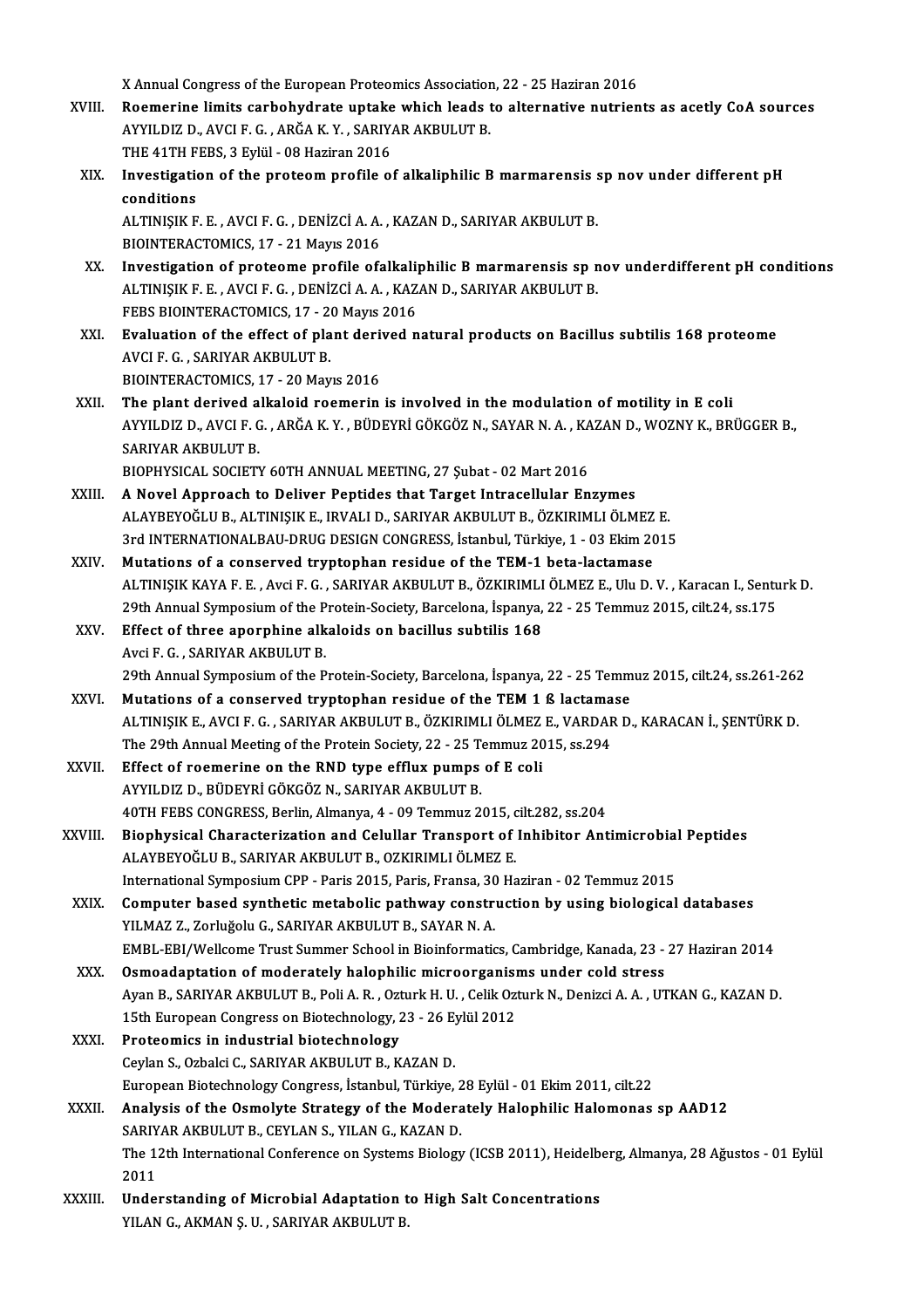Istanbul Conference on Mathematical Methods and Modelling in Life Sciences and Biomedicine 2009 (ICMMM-<br>LSB), Istanbul, Türkiye 17 , 21 Ağustos 2009 Istanbul Conference on Mathematical Methods<br>LSB), İstanbul, Türkiye, 17 - 21 Ağustos 2009<br>DYNAMIC ANALYSIS OF beta LACTAMASI Istanbul Conference on Mathematical Methods and Modelling in Life Scien<br>LSB), İstanbul, Türkiye, 17 - 21 Ağustos 2009<br>XXXIV. DYNAMIC ANALYSIS OF beta LACTAMASE LIGAND INTERACTION<br>Kaplitlison B. Budovni N. SARIYAR AKBULUT B

LSB), İstanbul, Türkiye, 17 - 21 Ağustos 2009<br>DYNAMIC ANALYSIS OF beta LACTAMASE LIGAND INTERACTION<br>Kanlikilicer P., Budeyri N., SARIYAR AKBULUT B., Hortacsu A., ÖZKIRIMLI ÖLMEZ E. 14th National Biomedical Engineering Meeting, İzmir, Türkiye, 20 - 22 Mayıs 2009, ss.227-228

### Desteklenen Projeler

Desteklenen Projeler<br>Sariyar Akbulut B., Sayar N. A. , Özbek Sarica P., TÜBİTAK Uluslararası Çoklu İşbirliği Projesi , Sürdürülebilir Biyoekonomi<br>Jain Cida Ile Yarıcan Sübetratların Matanel, CO2 ve Matilamin Ile Değiştiril D ODUMUMUM I I OJULUI<br>Sariyar Akbulut B., Sayar N. A. , Özbek Sarica P., TÜBİTAK Uluslararası Çoklu İşbirliği Projesi ,<br>Için Gıda Ile Yarışan Sübstratların Metanol, CO2 ve Metilamin Ile Değiştirilmesi, 2021 - 2024<br>Sariyar Sariyar Akbulut B., Sayar N. A. , Özbek Sarica P., TÜBİTAK Uluslararası Çoklu İşbirliği Projesi , Sürdürülebilir Biyoekonomi<br>Için Gıda Ile Yarışan Sübstratların Metanol, CO2 ve Metilamin Ile Değiştirilmesi, 2021 - 2024<br>Sar

Için Gıda Ile Yarışan Sübstratların Metanol, CO2 ve Metilamin Ile Değiştirilmesi, 2021 - 2024<br>Sariyar Akbulut B., Sayar N. A. , Özbek Sarica P., Kazan D., TÜBİTAK Uluslararası İkili İşbirliği Projesi, Rasyonel tasarım ile<br> Sariyar Akbulut B., Sayar N. A. , Özbek<br>Corynebacterium glutamicum?un L-DO<br>prosesinin gelistirilmesi, 2021 - 2024<br>Sarvrar Althulut B. Özbek Sarves B. Av Corynebacterium glutamicum?un L-DOPA üretimi için bir mikrobiyal hücre fabrikasına dönüstürülmesi ve LDOPA ün<br>prosesinin gelistirilmesi, 2021 - 2024<br>Sarıyar Akbulut B., Özbek Sarıca P., Avci F. G. , Keskin Özkaya Z. Ö. , T

prosesinin gelistirilmesi, 2021 - 2024<br>Sarıyar Akbulut B., Özbek Sarıca P., Avci F. G. , Keskin Özkaya Z. Ö. , TÜE<br>inhibisyonu ve inhibisyon dinamiğinin karakterizasyonu, 2020 - 2023<br>Özbek Sarıca B. Sarıyar Akbulut B. Diğe Sarıyar Akbulut B., Özbek Sarıca P., Avci F. G. , Keskin Özkaya Z. Ö. , TÜBİTAK Projesi, Tip 4 pili protein kompleksinin<br>inhibisyonu ve inhibisyon dinamiğinin karakterizasyonu, 2020 - 2023<br>Özbek Sarıca P., Sarıyar Akbulut

inhibisyonu ve inhibisyon dinamiğinin karakterizasyonu, 2020 - 2023<br>Özbek Sarıca P., Sarıyar Akbulut B., Diğer Resmi Kurumlarca Destekle<br>proteinlerinin çalışma mekanizmalarının aydınlatılması, 2020 - 2022<br>Saruar Althulut B

Özbek Sarıca P., Sarıyar Akbulut B., Diğer Resmi Kurumlarca Desteklenen Proje, Peptidlerle ilişkili bağışıklık sistemi<br>proteinlerinin çalışma mekanizmalarının aydınlatılması, 2020 - 2022<br>Sarıyar Akbulut B., TÜBİTAK Projesi proteinlerinin çalışma mekanizmaların<br>Sarıyar Akbulut B., TÜBİTAK Projesi, B<br>Aracılığıyla Belirlenmesi, 2019 - 2020<br>Sarurar Akbulut B. Yükseköğretim Kur Sarıyar Akbulut B., TÜBİTAK Projesi, Beta-Laktamazda Allosterik Regülasyona Yönelik Gizli Ceplerin İlişkili Aminoasitler<br>Aracılığıyla Belirlenmesi, 2019 - 2020<br>Sarıyar Akbulut B., Yükseköğretim Kurumları Destekli Proje, Ti

Aracılığıyla Belirlenmesi, 2019 - 2020<br>Sarıyar Akbulut B., Yükseköğretim Kurumları Destekli Pro<br>pompa inhibitörü olarak değerlendirilmesi, 2018 - 2020<br>Karan D. Sariyar Akbulut B. Binar O. TÜBİTAK Projesi, B Sarıyar Akbulut B., Yükseköğretim Kurumları Destekli Proje, Timol ve karvakrolün Staphylococcus aureus için dışa atım<br>pompa inhibitörü olarak değerlendirilmesi, 2018 - 2020<br>Kazan D., Sariyar Akbulut B., Pinar O., TÜBİTAK P

pompa inhibi<br>Kazan D., Sar<br>2016 - 2020<br>Sarwar Akbu Kazan D., Sariyar Akbulut B., Pinar O., TÜBİTAK Projesi, Biyobenzer Ranibizumab: Yerli Olarak Geliştirilmesi ve Üretilmesi,<br>2016 - 2020<br>Sarıyar Akbulut B., Özbek Sarıca P., Avci F. G. , Yükseköğretim Kurumları Destekli Pro

2016 - 2020<br>Sarıyar Akbulut B., Özbek Sarıca P., Avci F. G. , Yükseköğretim Kurumları Destekli Proje, Aporfin sınıfına ait alkaloitlerin in<br>vitro ve in siliko yöntemlerle farklı sınıflara ait ilaç atım pompalarına inhibitö Sarıyar Akbulut B., Özbek Sarıca P., Avci F. G. , Yükseköğretim Kurumları Destekli Proje, Aporfin sınıfına ait alkaloitleri<br>vitro ve in siliko yöntemlerle farklı sınıflara ait ilaç atım pompalarına inhibitör olarak değerle vitro ve in siliko yöntemlerle farklı sınıflara ait ilaç atım pompalarına inhibitör ola<br>Sarıyar Akbulut B., Sayar N. A. , TÜBİTAK Projesi, Metabolik Mühendisligi Yönteml<br>Glutamicum Microorganizmasında L-Dopa Üretiminin Gel Sarıyar Akbulut B., Sayar N. A. , TÜBİTAK Projesi, Metabolik Mühendisligi Yöntemlerini Kullanarak Corynebacteri<br>Glutamicum Microorganizmasında L-Dopa Üretiminin Gelistirilmesi, 2017 - 2018<br>Sarıyar Akbulut B., Özkırımlı Ölm

Glutamicum Microorganizmasında L-Dopa Üretiminin Gelistirilmesi, 2017 - 2018<br>Sarıyar Akbulut B., Özkırımlı Ölmez E., TÜBİTAK Projesi, İnhibitör Antimikrobiyel Peptitlerin Hücre Içine Taşınım<br>Mekanizmaları Ve Hücre Içi Loka Sarıyar Akbulut B., Özkırımlı Ölmez E., TÜBİTAK Projesi, İnhibitör Antimikrobiyel Peptitlerin Hücre Içine Taşınım<br>Mekanizmaları Ve Hücre Içi Lokalizasyonlarının Biyofiziksel Karakterizasyonu, 2014 - 2017<br>Sarıyar Akbulut B.

Mekanizmaları Ve Hücre Içi Lokalizasyonlarının Biyofiziksel Karakterizasyonu, 2014 - 2017<br>Sarıyar Akbulut B., Sayar N. A. , Yükseköğretim Kurumları Destekli Proje, Antimikrobiyal özelliğe sahip farklı alkaloitlerin<br>hücre i Sarıyar Akbulut B., Sayar N. A. , Yükseköğretim Kurumları Destekli Proje, Antimikrobiyal özelliğe sahip farklı alkaloitle<br>hücre içi hedeflerinin gerçek zamanlı polimeraz zincir reaksiyonu ve mikrodizi teknolojileri ile bel hücre içi hedeflerinin gerçek zamanlı polimeraz zincir reaksiyonu ve mikrodizi teknolojileri ile belirlenmesi, 2014 - 2017<br>Sarıyar Akbulut B., Kazan D., Sayar N. A. , TÜBİTAK Uluslararası İkili İşbirliği Projesi, Antimikro Sarıyar Akbulut B., Kazan D., Sayar N. A. , TÜBİTAK Uluslararası İkili İşbirliği Projesi, Antimikrobiyel Ajanların Etkis<br>Anlamak İçin Sistem Biyolojisi Yaklaşımı ile Birleştirilmiş OMİK Verilerin Analizi, 2014 - 2017<br>Sarıy

Anlamak İçin Sistem Biyol<br>Sarıyar Akbulut B., TÜBİT*l*<br>İncelenmesi, 2013 - 2014<br>Sarurar Akbulut B., Kazan Sarıyar Akbulut B., TÜBİTAK Projesi, Beta Laktamaz Alosterik Bölgesinin Ligand Tanıma Ve Bağlanmaya Etkisinin<br>İncelenmesi, 2013 - 2014<br>Sarıyar Akbulut B., Kazan D., TÜBİTAK Projesi, Biyoteknolojik Uygulamalarda Doğal Ürün

İncelenmesi, 2013 - 2014<br>Sarıyar Akbulut B., Kazan D., TÜBİTAK Projesi, Biyoteknolojik Uygulamalarda Doğal Ürün Kaynağı Ekstremofiller:<br>Mühendislik Prensipleri İle Ozmoregülasyon Stratejilerinin İncelenmesi, 2010 - 2012 Sarıyar Akbulut B., Kazan D., TÜBİTAK Projesi, Biyoteknolojik Uygulamalarda Doğal Ürün Kaynağı Ekstremofiller:<br>Mühendislik Prensipleri İle Ozmoregülasyon Stratejilerinin İncelenmesi, 2010 - 2012<br>Sarıyar Akbulut B., Özkırım

Mühendislik Prensipleri İle Ozmoregülasyon Stratejilerinin İncelenmesi, 2010 - 2012<br>Sarıyar Akbulut B., Özkırımlı Ölmez E., TÜBİTAK Projesi, İnhibitör Peptitlerin Hücre İ<br>Enzimlere Etkilerinin Hesapsal Ve Deneysel Yöntemle Sarıyar Akbulut B., Özkırımlı Ölmez E., TÜBİTAK Projesi, İnhibitör Peptitlerin Hücre İçine Girmelerinin Ve Hücre İçi<br>Enzimlere Etkilerinin Hesapsal Ve Deneysel Yöntemlerle Araştırılması, 2009 - 2012<br>Sarıyar Akbulut B., Man

Enzimlere Etkilerinin Hesapsal Ve Deneysel Yöntemlerle Araştırılması, 2009 - 2012<br>Sarıyar Akbulut B., Mandacı S., Pinar O., Kazan D., TÜBİTAK Projesi, Yem Endüstrisine Yönelik Endüstriyel Enzimlerin Üretimi (Yem-En), 2008 - 2012

Sarıyar Akbulut B., TÜBİTAK Projesi, Biyosistem Mühendisliği Prensipleriyle Stres Koşullarındaki Metabolik Kapasitelerin<br>İncelenmesi. 2009 - 2011 Sarıyar Akbulut B., TÜBİTAK Projesi, Biyosistem Mühendisliği Prensipleriyle Stres Koşullarındaki Metabolik Kapasitel<br>İncelenmesi, 2009 - 2011<br>Sarıyar Akbulut B., Özkırımlı Ölmez E., TÜBİTAK Projesi, Beta-Laktamaza Yönelik

İncelenmesi, 2009 - 2011<br>Sarıyar Akbulut B., Özkırın<br>Incelenmesi, 2009 - 2010<br>Sarurar Akbulut B., Yüksel Sarıyar Akbulut B., Özkırımlı Ölmez E., TÜBİTAK Projesi, Beta-Laktamaza Yönelik Peptit Temelli Inhibitör Tasarımı Ve<br>Incelenmesi, 2009 - 2010<br>Sarıyar Akbulut B., Yükseköğretim Kurumları Destekli Proje, Termostabil Glikoz İ

Incelenmesi, 2009 - 2010<br>Sarıyar Akbulut B., Yükseköğretim Kurumları Destekli Proje, Termostabil Glikoz İsomeraz Enziminin Bakteriyel Sec Ve<br>Tat Mekanizmaları İle Hücre Dışına Taşınmasının İncelenmesi, 2005 - 2007 Sarıyar Akbulut B., Yükseköğretim Kurumları Destekli Proje, Termostabil Glikoz İsomeraz Enziminin Bakteriyel Sec Ve<br>Tat Mekanizmaları İle Hücre Dışına Taşınmasının İncelenmesi, 2005 - 2007<br>Sarıyar Akbulut B., Kazan D., TÜB

Tat Mekanizmaları İle Hücre Dışına Taşınmasının İncelenmesi, 2005 - 2007<br>Sarıyar Akbulut B., Kazan D., TÜBİTAK Projesi, Türkiye'deki Bazı Aşırı Tuzlu Ortamlardan İzole Edilmiş Olan Halofilik<br>Ekstrem Halofilik Arkeaların Ta